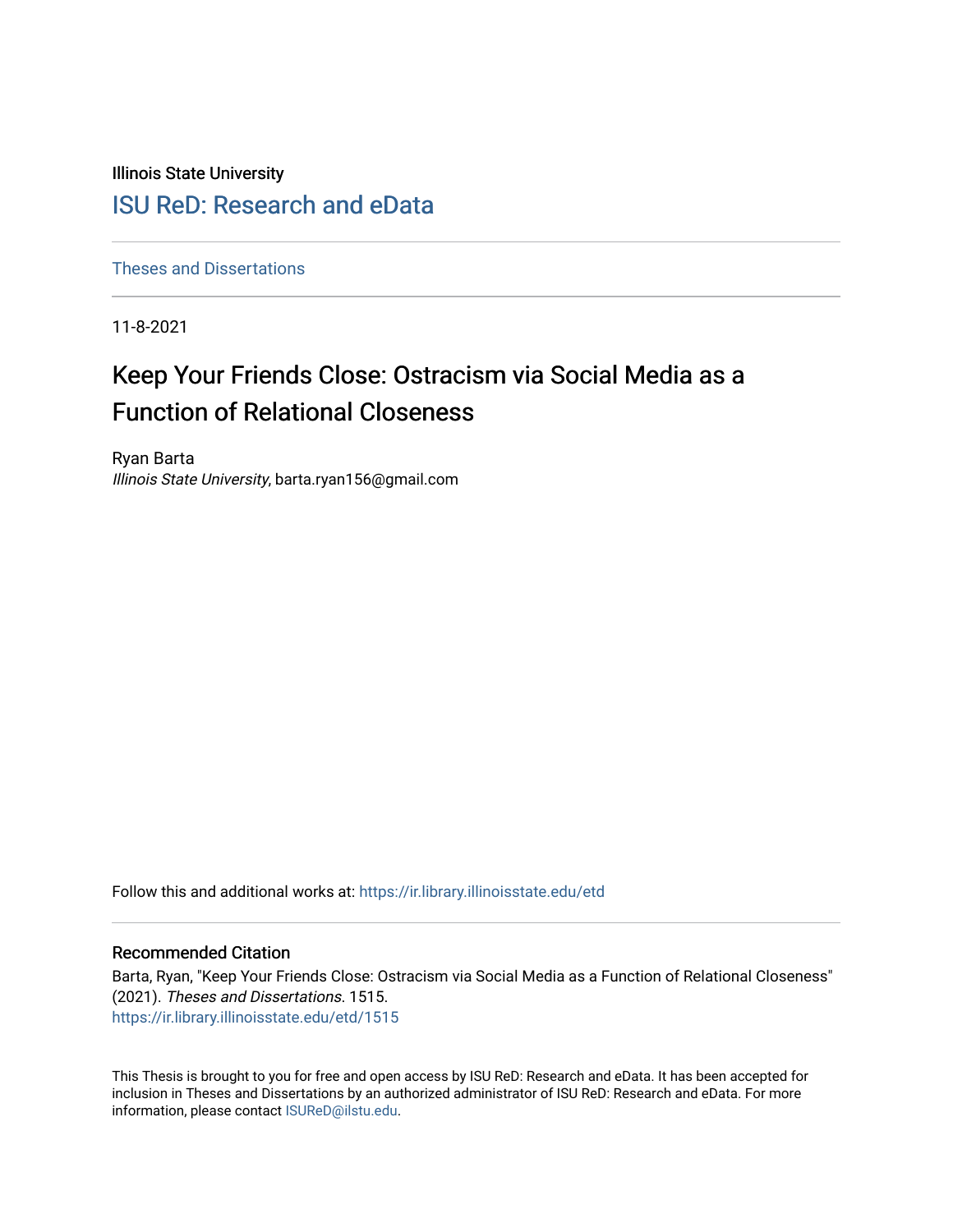# KEEP YOUR FRIENDS CLOSE: OSTRACISM VIA SOCIAL MEDIA AS A FUNCTION OF RELATIONAL CLOSENESS

#### RYAN BARTA

#### 32 Pages

Ostracism can occur on social media sites just as easily as in face-to-face interactions, but the outcomes of such events may depend on the closeness of the preexisting relationship. A needs-threat model was employed alongside measures of relational devaluation to collect data from 343 participants. The participants were assigned to one of three groups: close tie, loose tie, or control. Participants in the loose ties condition reported less basic needs fulfilment than those in the close ties condition. Additionally, participants in both experimental conditions reported similar feelings of relational devaluation compared to control participants. A post-hoc exploratory analysis of attributions also found that relationship-saving attributions were uncommon among both experimental conditions; instead, those in the close-ties condition often gave no attribution while those in the loose-ties condition favored face-saving attributions. KEYWORDS: Ostracism; Social media; Likes; Relational devaluation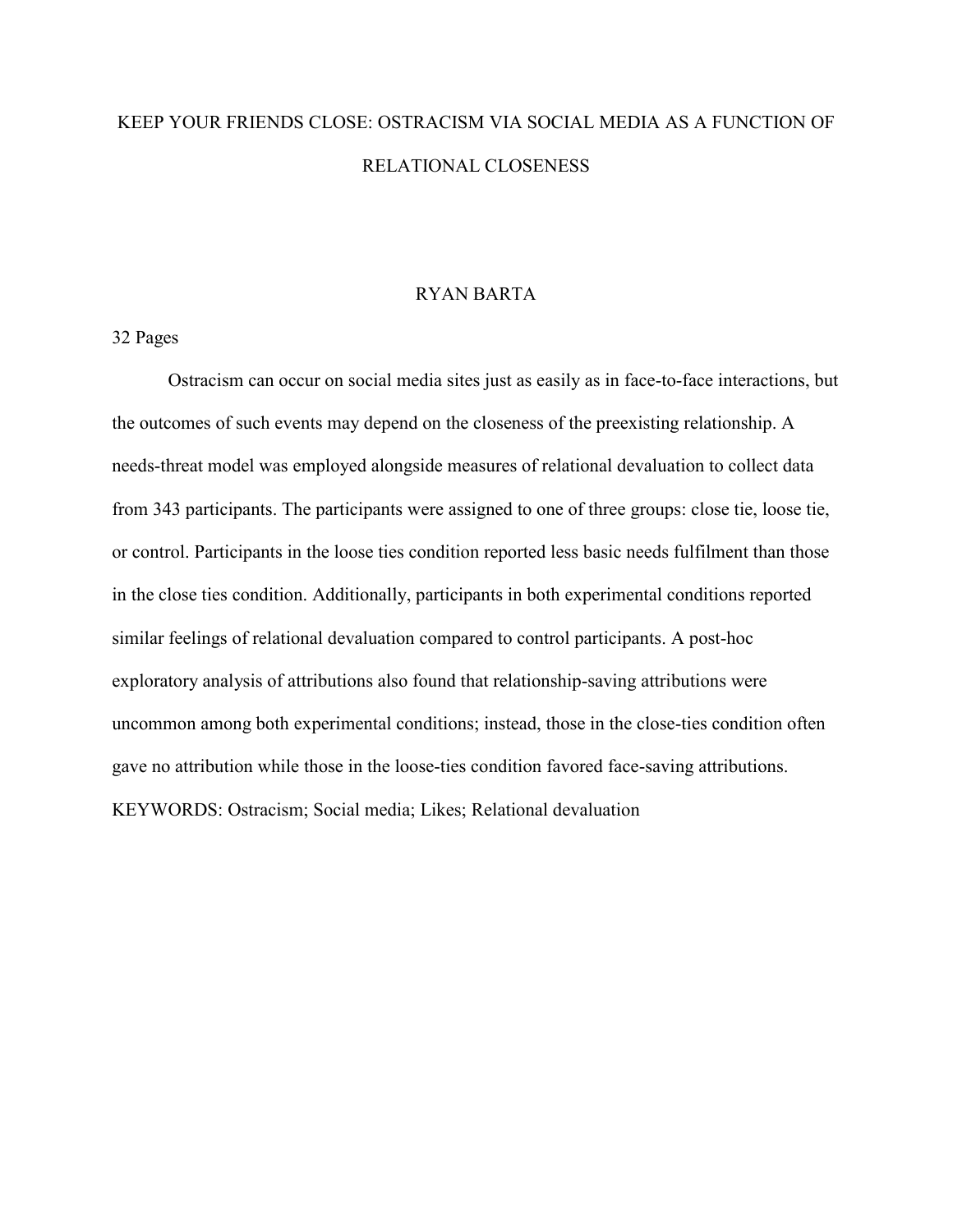## KEEP YOUR FRIENDS CLOSE: OSTRACISM VIA SOCIAL MEDIA AS A FUNCTION OF

## RELATIONAL CLOSENESS

RYAN BARTA

A Thesis Submitted in Partial Fulfillment of the Requirements for the Degree of

MASTER OF SCIENCE

Department of Psychology

ILLINOIS STATE UNIVERSITY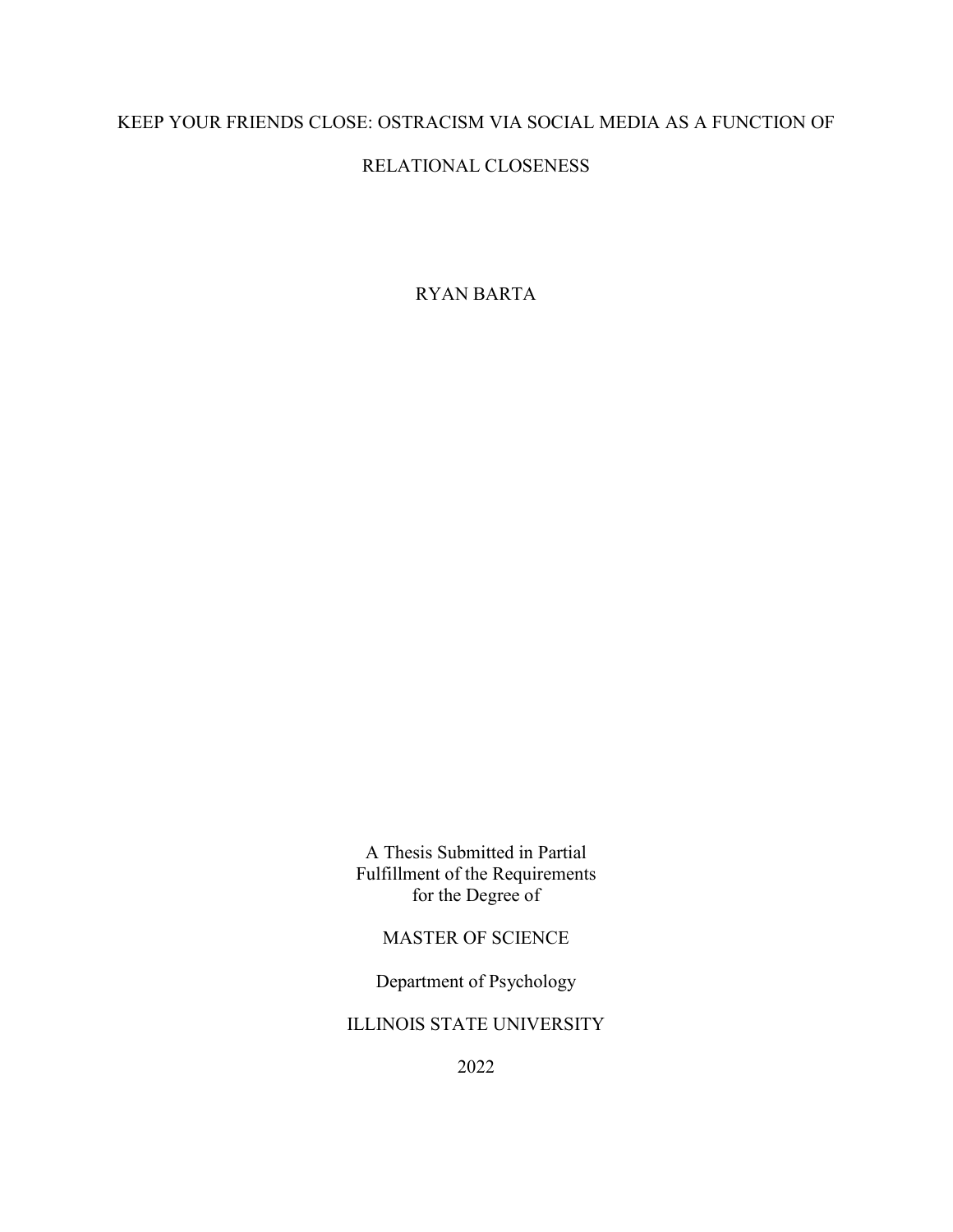Copyright 2022 Ryan Barta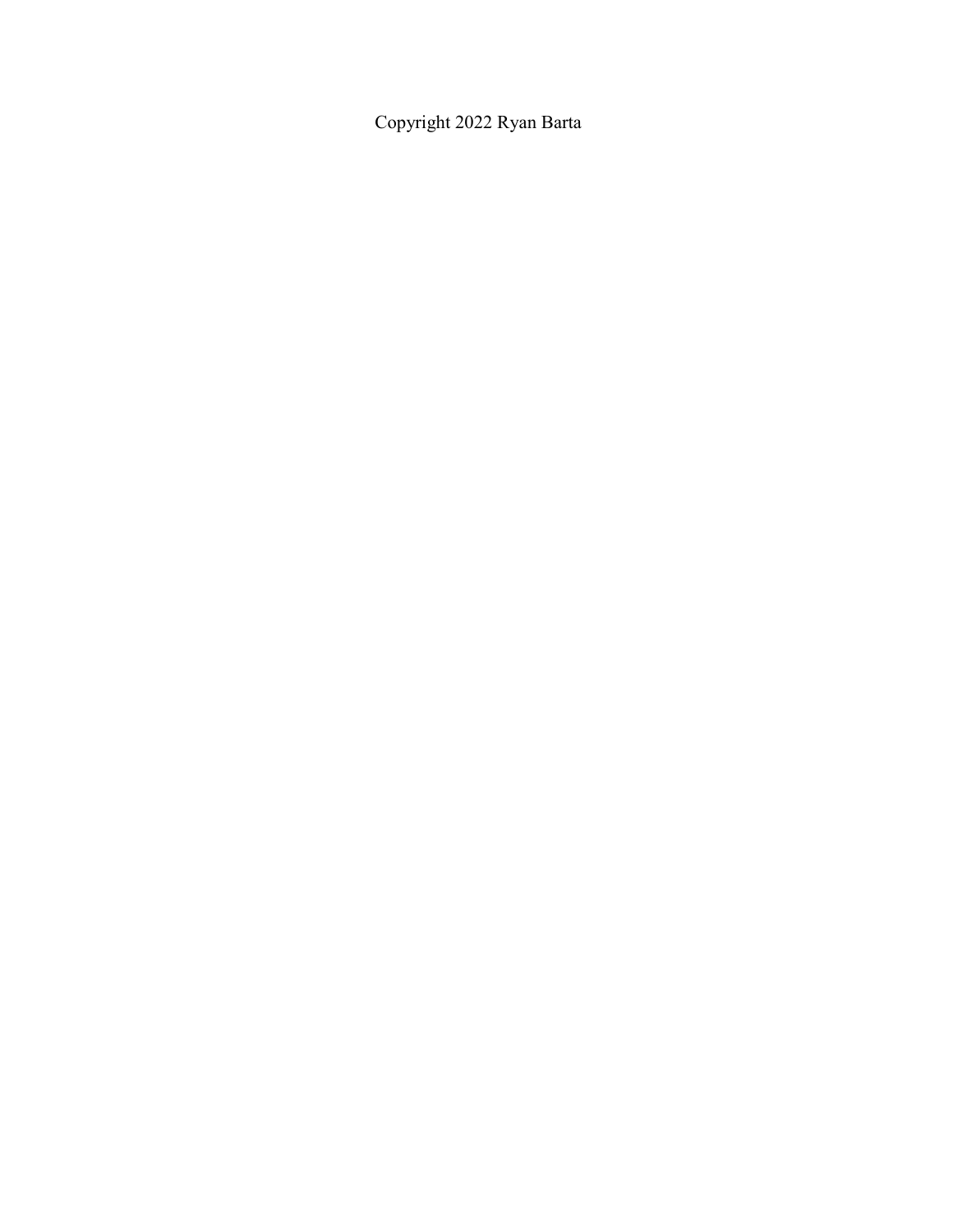## KEEP YOUR FRIENDS CLOSE: OSTRACISM VIA SOCIAL MEDIA AS A FUNCTION OF

## RELATIONAL CLOSENESS

RYAN BARTA

### COMMITTEE MEMBERS:

Eric Wesselmann, Chair

Rebecca Hayes

Dan Ispas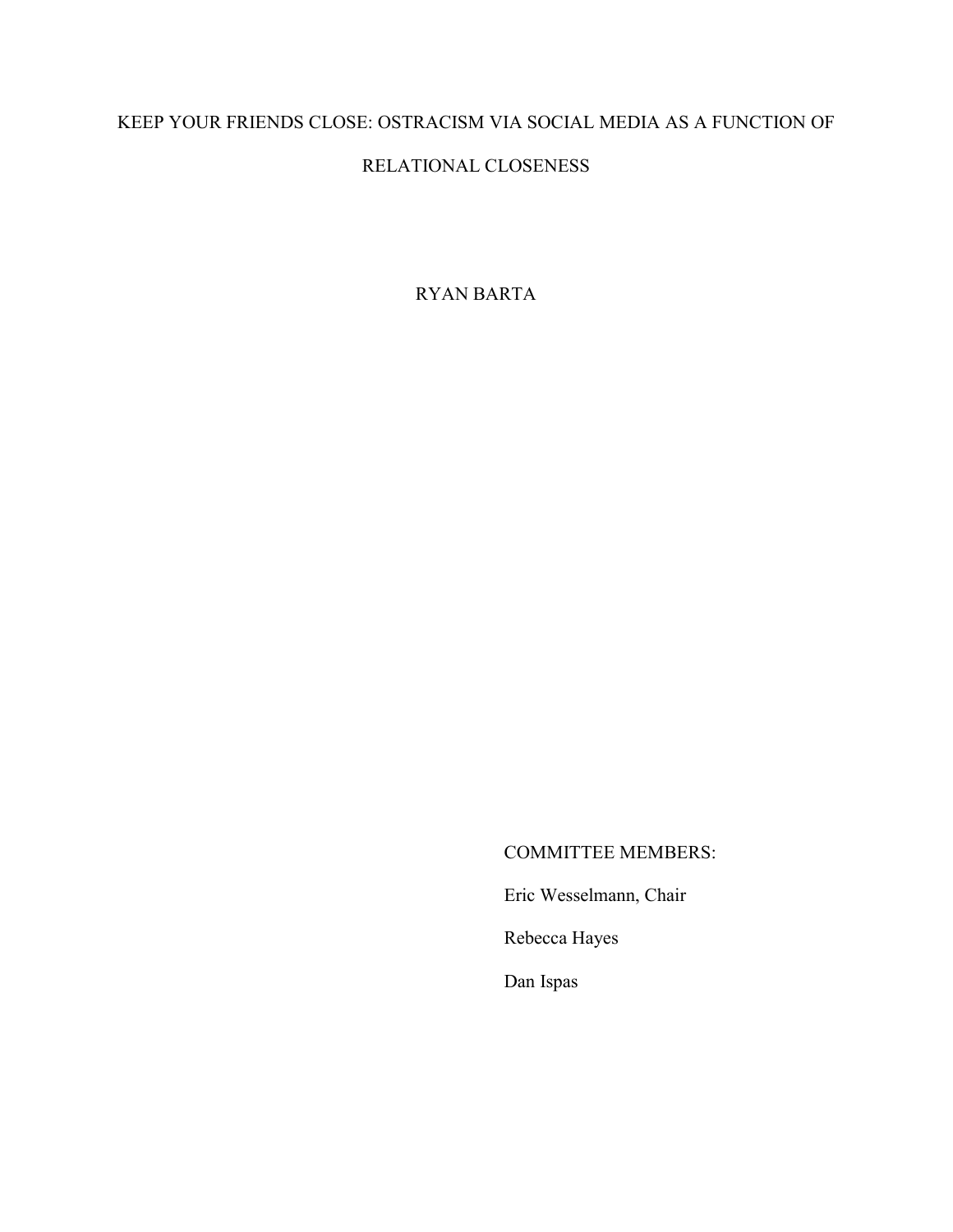#### ACKNOWLEDGMENTS

I'd like to acknowledge all of my committee members as well as everyone in the copyright office and everyone else who helped me organize this project. Special thanks to Dr. Caleb Carr, Dr. Joe Hilgard, and Dr. Matthew Hesson-McInnis for their advice and recommendations. Thank you all for your help, you have made this process immensely easier on me.

R.B.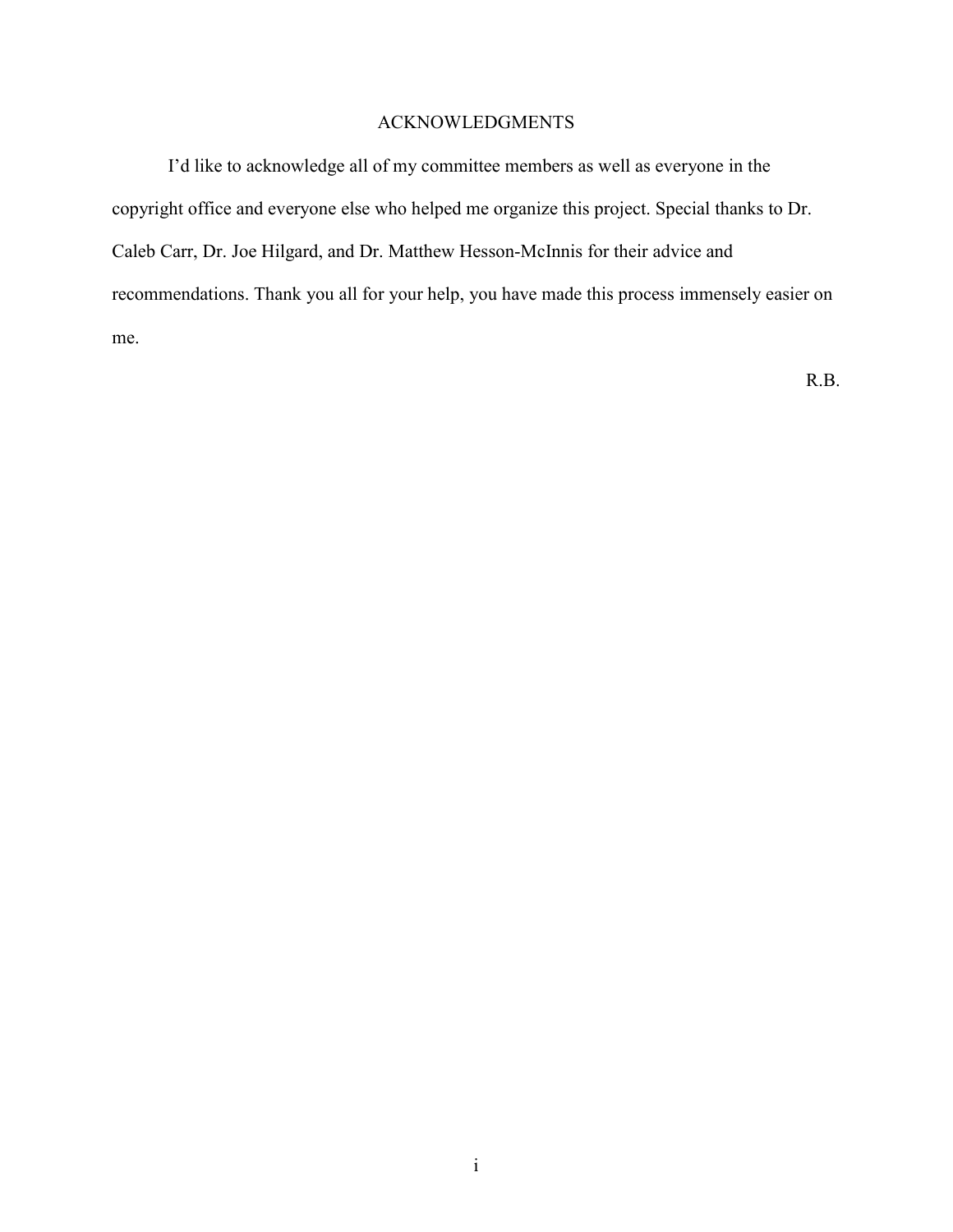# **CONTENTS**

|                                                 | Page           |  |  |
|-------------------------------------------------|----------------|--|--|
| <b>ACKNOWLEDGMENTS</b>                          | $\mathbf{i}$   |  |  |
| <b>CHAPTER I: INTRODUCTION</b>                  | $\mathbf{1}$   |  |  |
| Ostracism                                       | $\overline{2}$ |  |  |
| Social Media                                    | 3              |  |  |
| Imagined Audiences and Expectancy Violations    | $\overline{7}$ |  |  |
| Relational Closeness and Relational Devaluation | 8              |  |  |
| The Present Research                            | 9              |  |  |
| <b>CHAPTER II: METHODS</b>                      | 11             |  |  |
| Participants and Design                         | 11             |  |  |
| Procedure                                       | 11             |  |  |
| Dependent Variables                             | 12             |  |  |
| Data Analysis                                   | 13             |  |  |
| <b>CHAPTER III: RESULTS</b>                     | 15             |  |  |
| <b>CHAPTER IV: DISCUSSION</b>                   | 17             |  |  |
| <b>Limitations and Future Directions</b>        | 21             |  |  |
| <b>REFERENCES</b>                               | 24             |  |  |
| APPENDIX A: DEMOGRAPHIC STATISTICS              | 31             |  |  |
| APPENDIX B: ATTRIBUTION STYLES BY CONDITION     |                |  |  |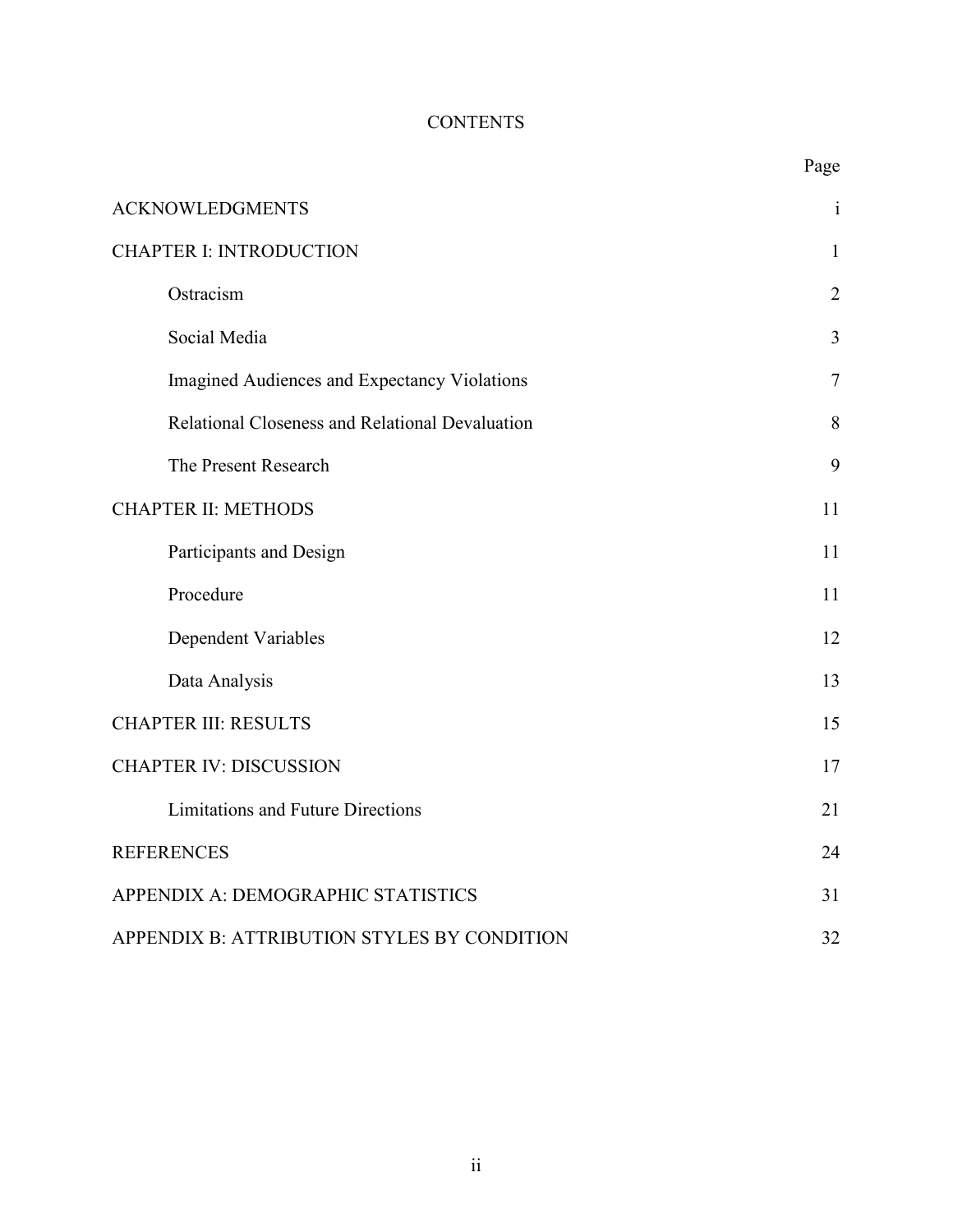#### CHAPTER I: INTRODUCTION

In a world where technology is becoming ever more omnipresent in everyday life, many interpersonal phenomena are beginning to appear in online interactions (Guadagno, Okdie, & Muscanell, 2013). For example, ostracism, which is generally defined as being ignored and excluded by a group, has occurred in face-to-face interactions for millennia (Williams, 2001). However, with more and more interactions moving into digital spaces, ostracism has begun to emerge in these domains as well. Ostracism historically has been used as a social strategy to punish deviance and maintain group identity and has been found both cross-culturally and in both human and non-human animals (Raihani, Thornton, & Bshary, 2012). There can be benefits to doing so, as groups which ostracize deviant members tend to become more cohesive and strengthen their identity (Gruter & Masters, 1986; Williams, 2001). Despite the adaptive nature of ostracism from the group's perspective, it can be devastating from the perspective of the individual being ostracized. In order to combat this, humans have developed myriad strategies to avoid ostracism and cope with it once it happens. Examples of these strategies include attempting to reintegrate into a group by attending more closely to social information and attempting to reestablish meaningful existence and control once ostracism has occurred (Williams & Nida, 2011).

Seeking out and receiving social support is a vital strategy for coping with the negative feelings which can emerge from a variety of stressors, including ostracism. One way that one's support system can be accessed is by posting on social media (Zell & Moeller, 2018; Carr, Wohn, & Hayes, 2016). People will use social media to post about a variety of topics with a variety of valences, often looking for social support via simple acknowledgement and validation (e.g., comments, emojis, 'Likes'). However, not all sources of social support are equal; research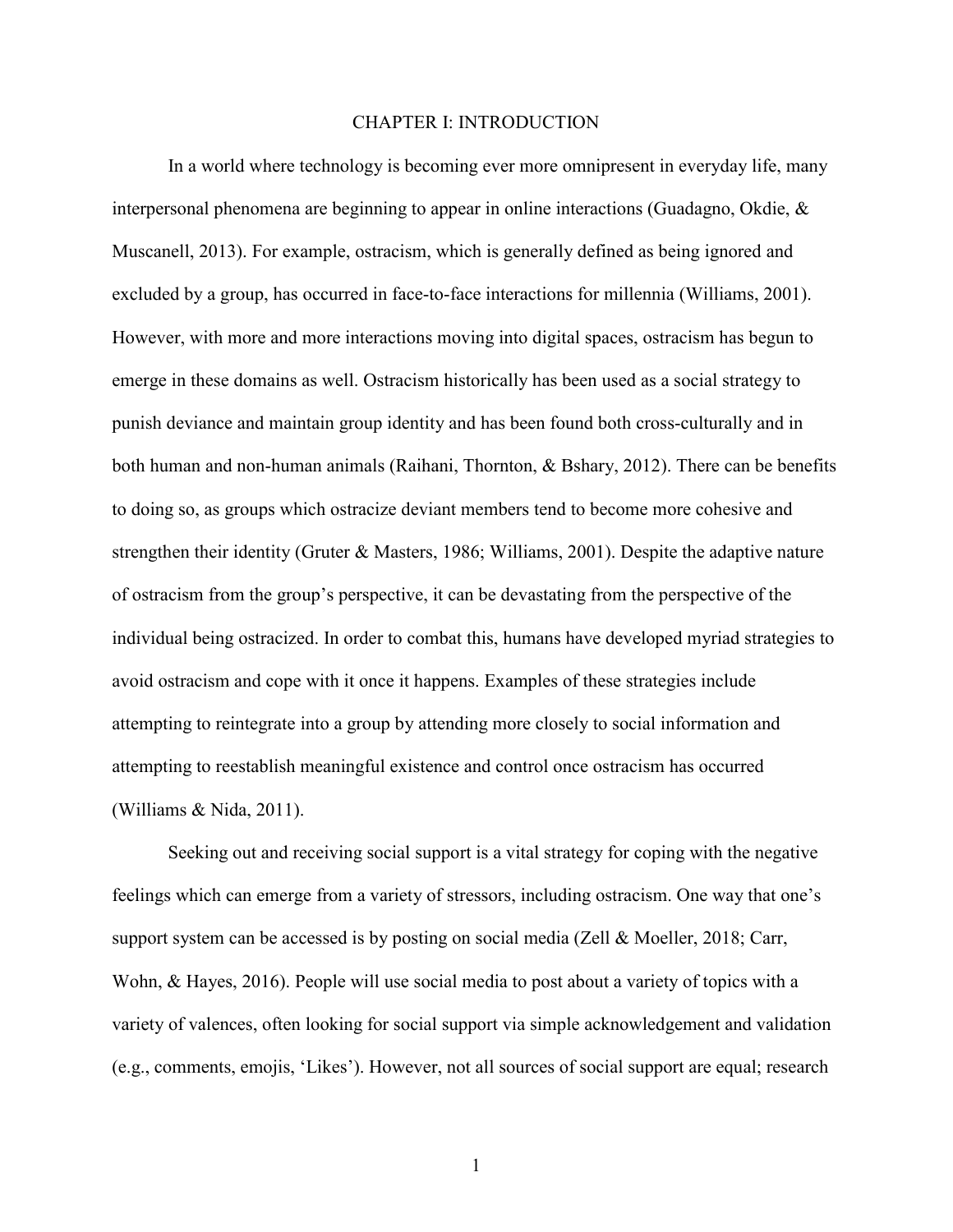has suggested that receiving a 'like' from a person with whom a poster is relationally close will result in a greater degree of perceived supportiveness than receiving the same cue from a person who is less relationally close to the poster (Carr, Wohn, & Hayes, 2016). But what happens when the expected support is not received? When someone does not receive the attention they expect they can experience this as a form of ostracism (Wesselmann, Wirth, & Bernstein, 2017; Williams, 2009). This begs the question, then, whether the absence of such support from socially significant others is more likely to be interpreted as ostracism, and thus experienced as more emotionally painful, than the absence of support from less relationally significant others. The present research explores these questions empirically using experimental methods and measures common to ostracism literature.

#### *Ostracism*

Among social organisms, humans in particular have an especially strong desire to belong. For this reason, threats to that need, such as ostracism, can have serious negative physical and psychological consequences (Baumeister & Leary, 1995; Covert & Stefanone, 2018; Hales, et al., 2018). Occurrences of ostracism can vary from perilous extremes such as exile or solitary confinement in prisons to more mundane settings, such as not making eye contact with a coworker in the hallway. Given that there exists such variance in extremity of ostracizing events, it is unsurprising that a study found that a sample of 40 participants reported experiencing around one ostracizing event per day (Nezlek et al., 2012). In the present day, there are more ways of experiencing ostracism than ever before due to the popularity of social media and online interconnectedness. Despite the frequency of ostracizing events and the fact that experiencing ostracism is inherently stressful (Nezlek et al., 2012; Williams, 2001), most people do not feel fundamentally separate from their social networks and do not have any traditional symptoms of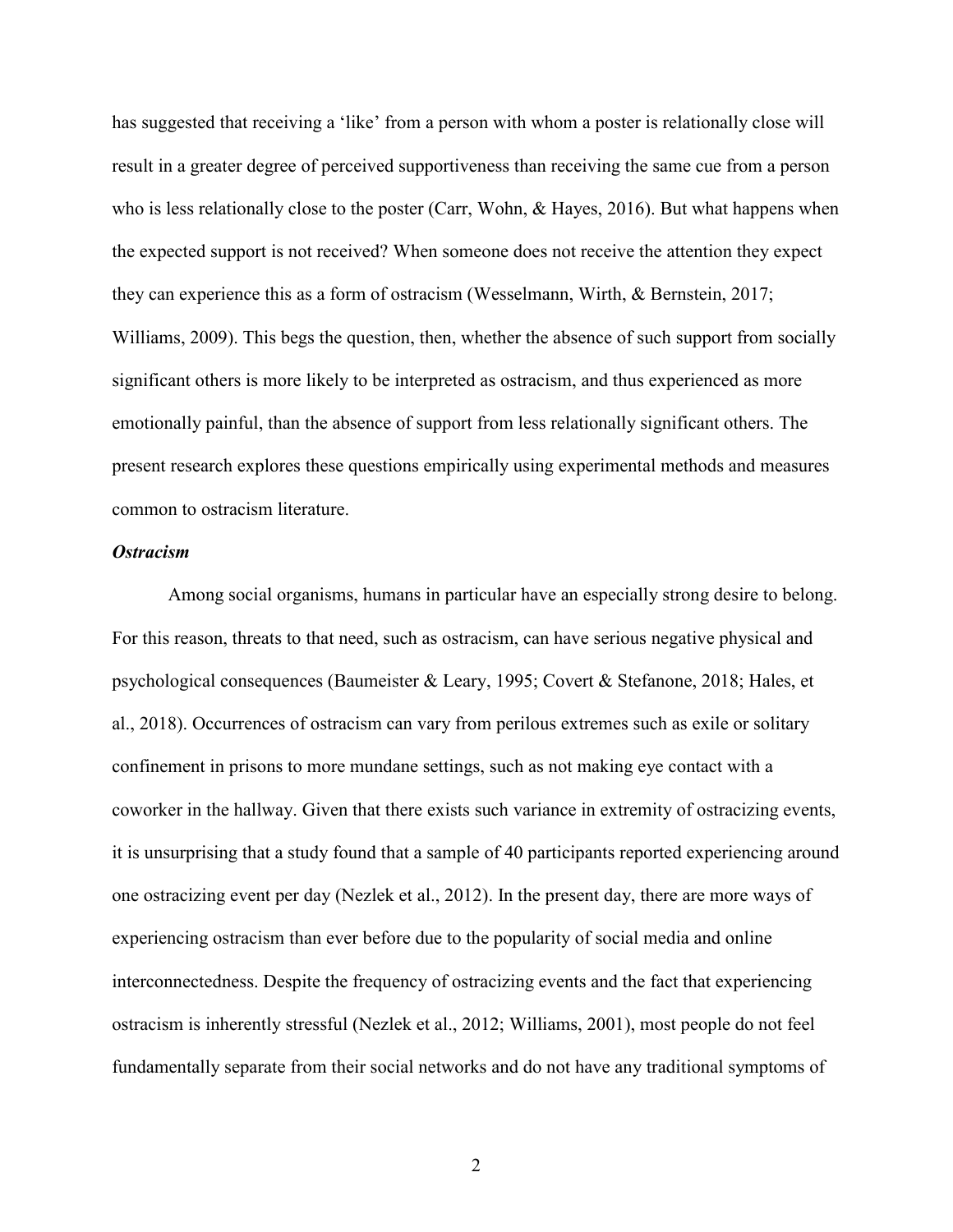chronic ostracism. Chronic ostracism is characterized as when a person is "continuously or repetitively ignored and excluded by important people in their lives" (Williams, 2007 p.442); chronically ostracized individuals often develop feelings of alienation, helplessness, depression, and a general sense of meaninglessness (Williams, 2009; Riva et al., 2017).

For most people, ostracism is not regularly committed by those close to them or on a constant basis. However, for those who do experience chronic ostracism, the results can be devastating. Baumeister and Leary (1995) cited a significant body of research which suggests that those who feel socially isolated experience significant health risks compared to those who do not: higher risks of heart attacks (Lynch, 1979), higher levels of stress hormones (Kiecolt-Glaser et al., 1984), and higher risks of suicide (Trout, 1980). For students, feelings of ostracism and exclusion have also been linked to greater absenteeism and lower self-esteem (Liu, 2019). These negative outcomes can be exacerbated by the fact that, unlike physical pain, emotional pain caused by ostracism can be, and often is, relived by the victims (Chen et al., 2008). The sum of this research suggests that Baumeister and Leary's (1995) description of humans having a "*need* to belong" was not an arbitrary choice of words. Feelings of belonging and social inclusion are paramount to a person's physical and psychological well-being; their chronic absence can cause negative health outcomes that are on par with smoking and obesity (Holt-Lunstad, Smith, & Layton, 2010).

#### *Social Media*

 The definition of "social media" which was used to inform this study is that which was proposed by Carr and Hayes (2015):

Social media are internet-based channels that allow users to opportunistically interact and selectively self-present, either in real-time or asynchronously, with both broad and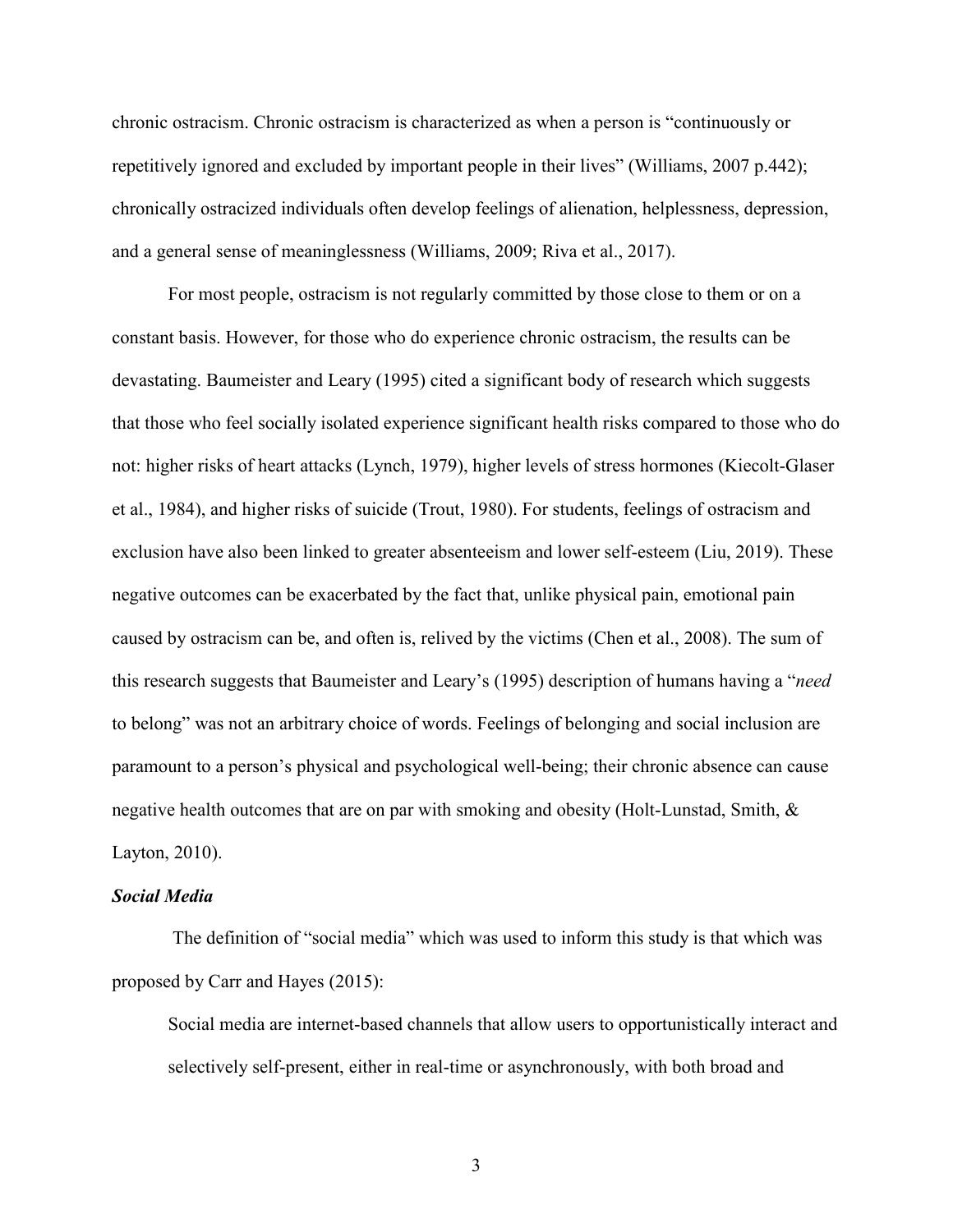narrow audiences who derive value from user-generated content and the perception of interaction with others. (p.50)

This definition provides important specificity in describing exactly the types of online interactions that are being examined in the present research. However, the present research only examined social networking sites rather than social media at large. Notably, a site such as Twitter falls under the definition of social media, but has some core differences from social networking sites such as Facebook or Instagram. These two sites fall neatly under the definition of social networking site as established by Boyd and Ellison (2007), which includes the ability to "articulate and make visible [one's] social network." The distinction between social media and social networking sites was made because social networking sites involve more explicit interactions with one's social support system, which is relevant for the exploration of potentially ostracizing events. Furthermore, it establishes a common ground which links the present research to other social media research as well as separates it from research involving other online interactions such as live streaming or video-sharing sites.

 Historically, a significant amount of research involving social media has narrowed its focus to Facebook (Rains & Brunner, 2015). While Facebook is certainly among the largest and most prominent social media sites, Rains and Brunner (2015) called for future research to examine more diverse social media platforms. This is important partially because the average population of Facebook is different than that of other sites; on average, Facebook users are older, more educated, and more likely to be white (Rains & Brunner, 2015). Alone, this fact would not be particularly troublesome, as every site will have a unique user base, but attempting to generalize findings specifically from Facebook can afford disproportionate privilege to its users compared to users of other sites who do not necessarily share the same demographics or online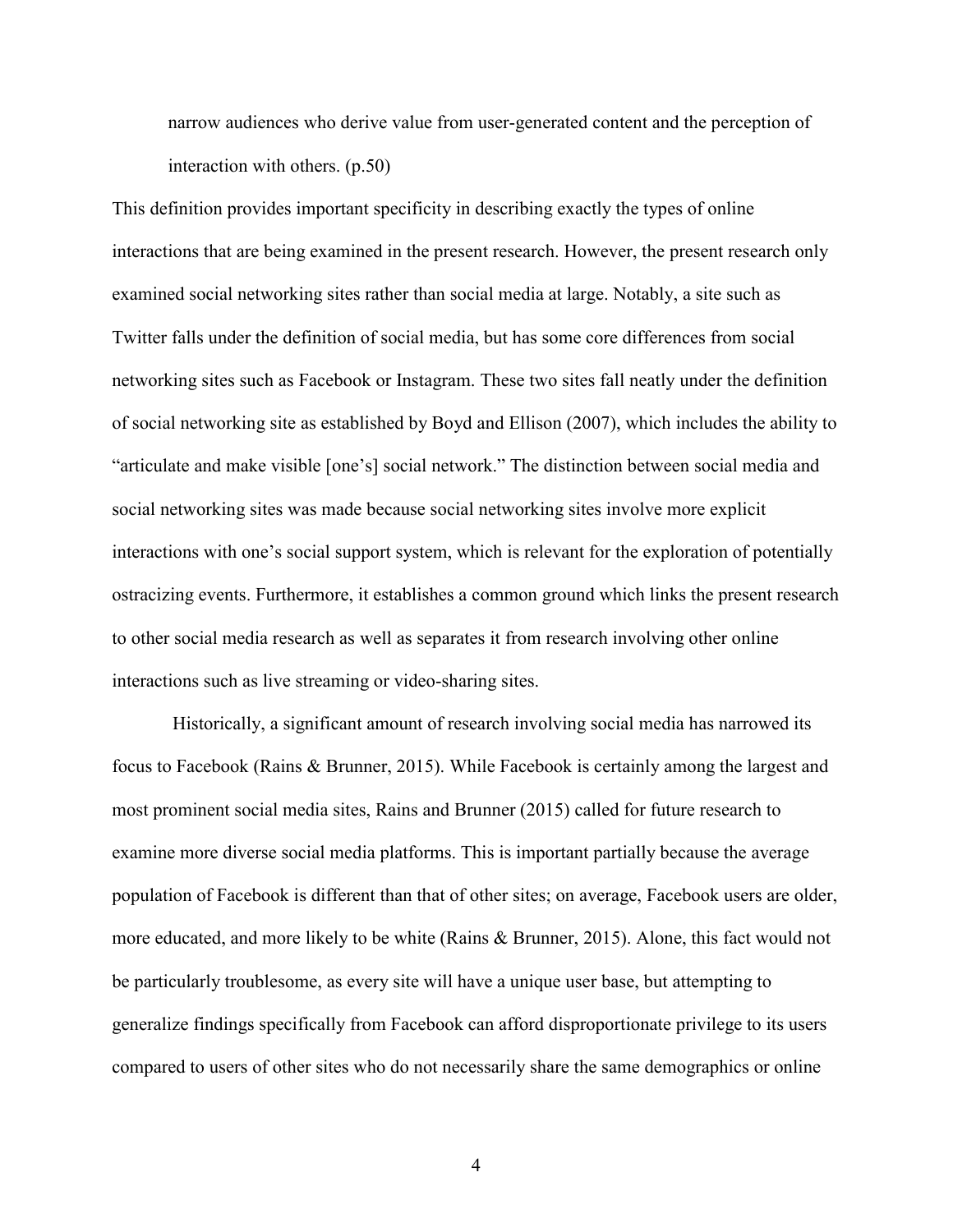habits. Another concern of studying only one site is that social media sites have the potential to become obsolete or fall out of public favor (Boyd & Ellison, 2008). For example, if Facebook rapidly declined in users and a different social media site emerged, questions would be raised concerning whether the Facebook data is generalizable to the new site, or any other site for that matter. For these reasons, the present research has elected to examine two different social networking sites: Facebook and Instagram. This diversification will allow the research to find trends in social networking platforms more generally, rather than trends within a specific site. A survey conducted in 2019 by the Pew Research Center found that Facebook and Instagram were some of the most popular social media sites among their participants, with participant usage rates of 69% and 37% respectively. This made those two sites reasonable candidates for examination in the present study.

Nonverbal, non-textual cues such as "likes," "+1's," and "hearts" can be powerful tools in conveying interpersonal meaning through social media. These one-click communication tools have been given the label of Paralinguistic Digital Affordances (PDAs; Hayes, Carr, & Wohn, 2016). These PDAs are an example of phatic communication, which consists of small bits of communication with little to no intrinsic meaning. However, Hayes, Carr, and Wohn (2016) note that sometimes technological mechanisms can evolve from their original meaning based on the way that they are used, meaning that for social media users, PDAs or the absence thereof can carry tangible meaning. For example, Rosenthal-von der Putten et al. (2016) found that PDAs are sometimes seen as a type of social reward in the form of acknowledgement and support. In a similar vein, other research has suggested that the PDAs can be multi-purpose; sometimes they reflect approval of the content itself, sometimes they reflect support and encouragement for the poster, and sometimes both (Sumner, Ruge-Jones, & Alcorn, 2018). This logic can help one to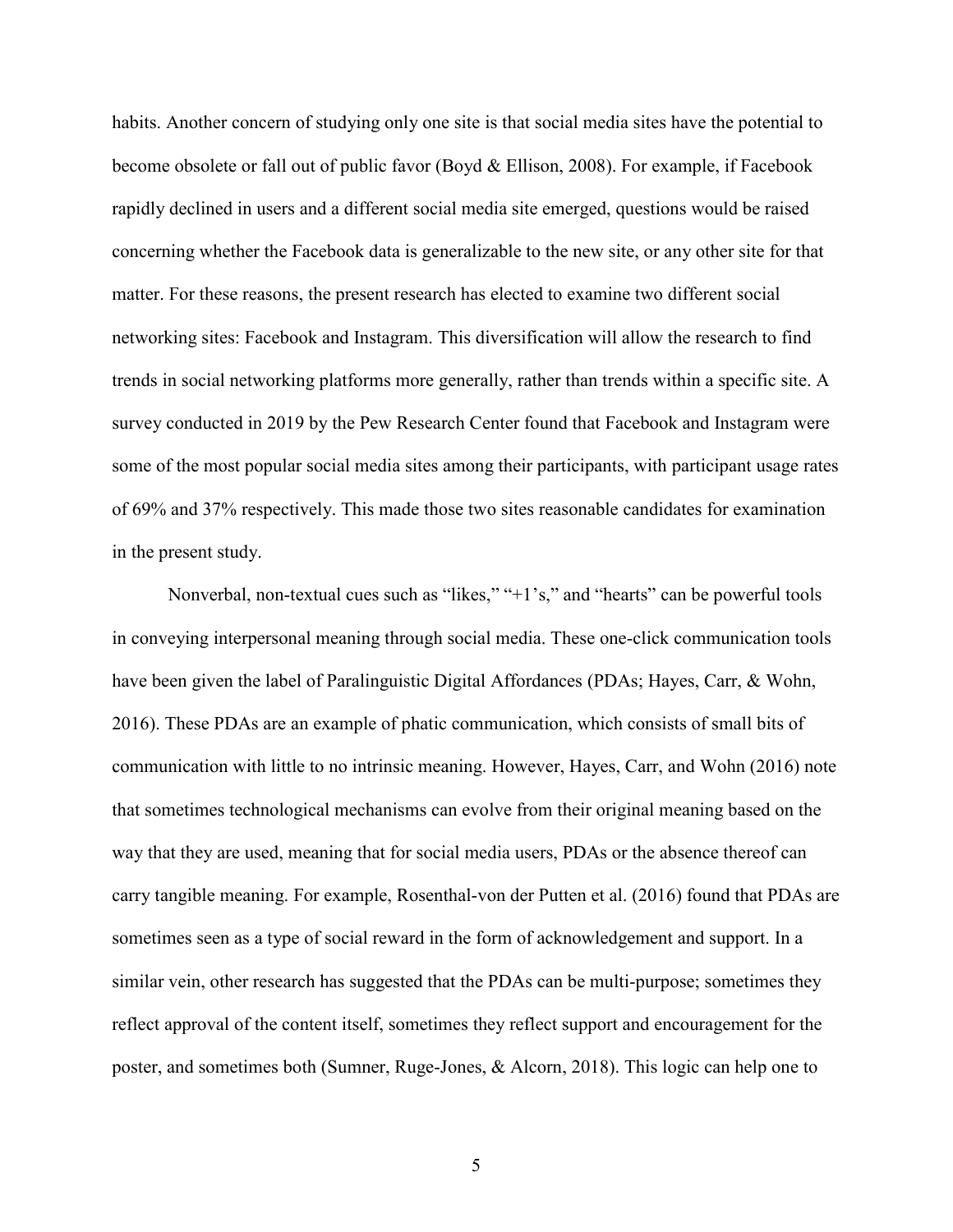understand data which suggest that the presence or absence of PDAs on social media posts can influence the emotions of the poster (Hayes, Wesselmann, & Carr, 2018). The ways in which people's reactions to a post influence the poster's emotions depend on the attributions that the poster makes for the high or low numbers of PDAs. On one hand, having a post with a high number of likes results in simple interpretations; people believe that their social network is more supportive and interested in what they have to say when thinking about their posts with higher numbers of likes than those with fewer likes (Zell & Moeller, 2018). On the other hand, the absence of PDAs can be more challenging for the poster to interpret; participants interviewed by Hayes, Wesselmann, and Carr (2018) mention a variety of interpretations for a relative lack of PDAs including a negative evaluation of the content (e.g., the poster used the "wrong" filter on a photo), an indicator of the quality of their social relationships (e.g., the viewer is not as interested in what the poster had to share as the poster had expected), or simply was not seen by the people that the poster was expecting (e.g., the post was made at the wrong time or got buried by the site's timeline algorithm).

In order to contribute to the bridging of the literature between social media and ostracism, Hayes, Wesslemann, and Carr (2018) conducted a study using focus groups at a university in the midwestern United States. The facilitators allowed the discussion to flow naturally, but specifically asked questions regarding failures to obtain expected PDAs from people in the participants' lives, as well as questions modified from various ostracism scales. The researchers noted that when participants failed to receive an expected number of PDAs on their posts, they generally reported not feeling ostracized, but rather blamed external factors such as Instagram's sorting algorithm or the timing of the post. Critically, however, the participants indicated that they did feel ostracized when they did not receive expected PDAs from those with whom they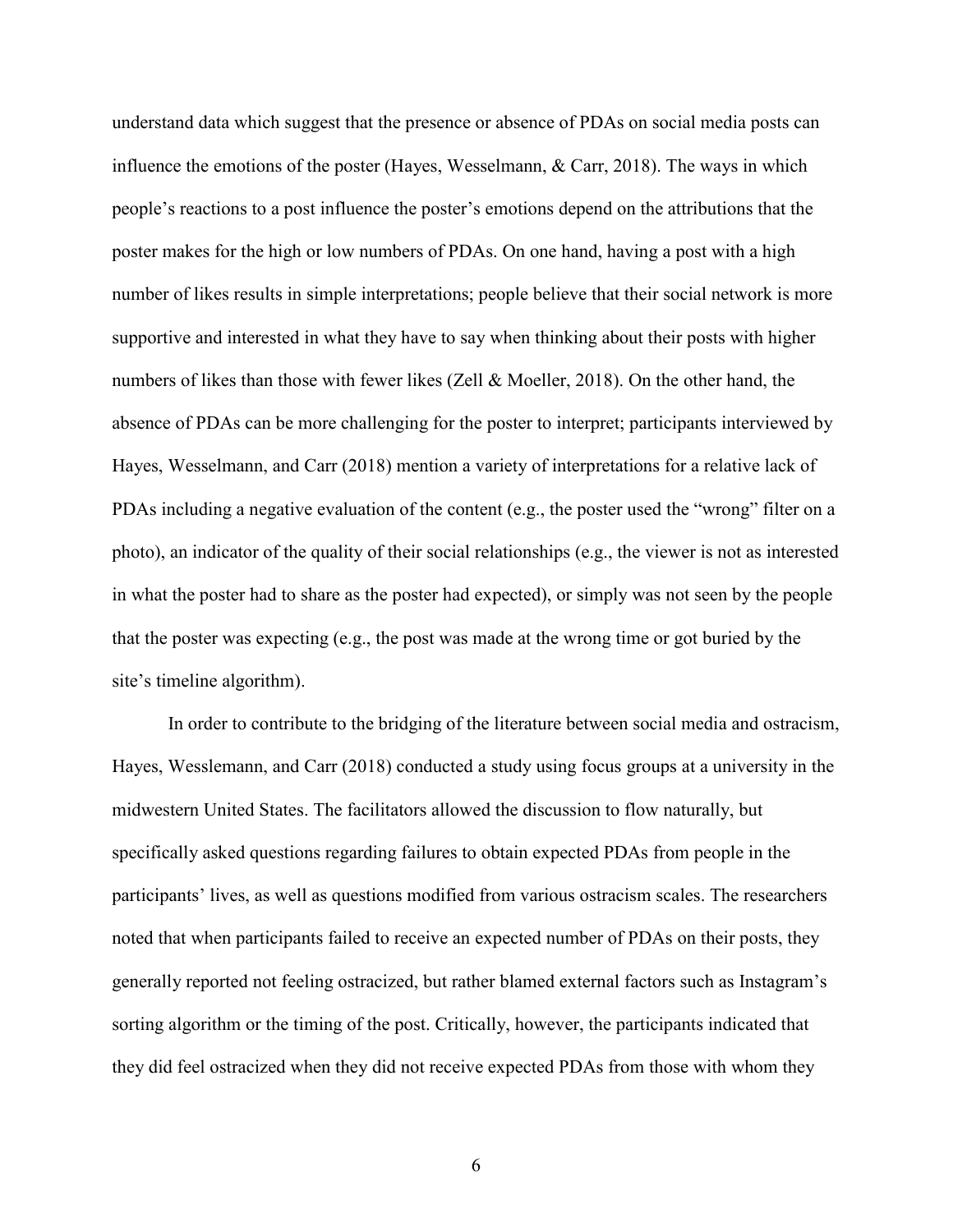were close or who were otherwise socially important such as a significant other or someone with higher social status. Also discussed was the fact that the absence of socially relevant others was noticed even when the post received what the posters considered an appropriate raw number of PDAs, suggesting that the quality of the support (i.e., who is providing it) is more important than the quantity. These qualitative responses were not specifically hypothesized by the researchers, however, and require further systematic exploration.

#### *Imagined Audiences and Expectancy Violations*

One major way that face-to-face communication differs from communication via social media is that face-to-face communication has a clear audience, whereas communication via social media relies on an imagined audience (Litt, 2012). The imagined audience is who a person thinks that his/her message is being heard by in the absence of an explicit audience such as one might have in a face-to-face conversation or a text chat. Research suggests that about half of the time, posters on social media have an abstract, nonspecific audience in mind when they post, and half of the time they imagine a specific audience ranging from one person (e.g., their mother) to a larger but still limited group (e.g., anyone who has watched *Friends*) (Litt & Hargitti, 2016). Given how extensive social media networks can be, who a poster thinks will see their content has important implications for how their messages are presented as well as how the reactions to such posts are interpreted (Litt, 2012).

 The failure of a post to receive PDAs from the poster's imagined audience is a form of expectancy violation. When a person imagines an audience for a post, they are inherently setting expectations that members of that audience will see and potentially react to the post (Litt  $\&$ Hargitti, 2016). Therefore, when this expectation is not met, the poster should experience negative affect which has been established to occur in the face of violated expectancies (Burgoon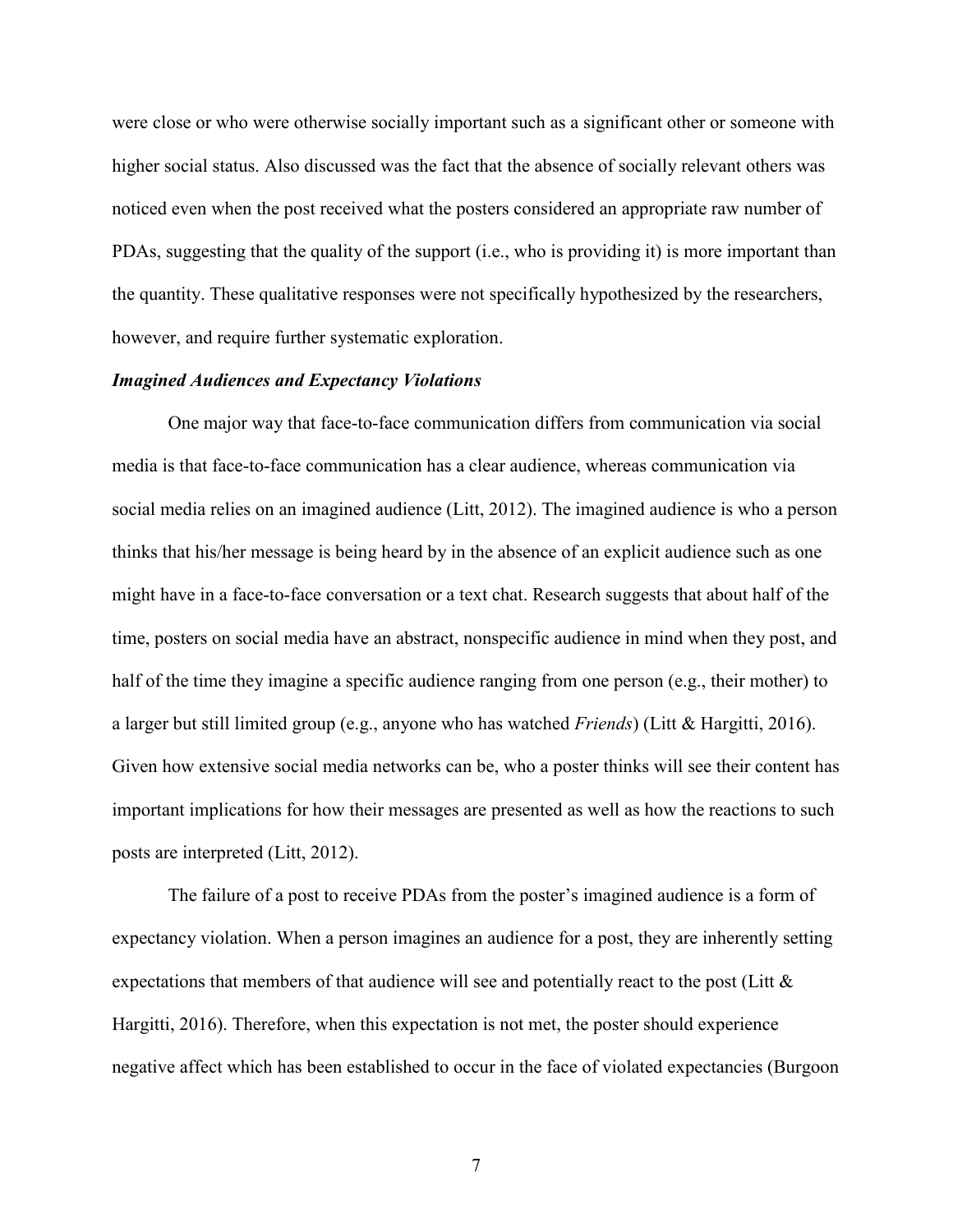& Hale, 1988). This could help explain the findings of Hayes et al. (2018) who found that participants experienced negative affect when failing to receive PDAs from socially relevant others even when the post had received what the poster had deemed an appropriate number of other PDAs. The negative emotions from expectancy violations are likely tied to the feelings of ostracism that participants reported in such scenarios.

#### *Relational Closeness and Relational Devaluation*

The idea that social interactions may be experienced differently depending upon the quality of that specific relationship is nothing new. Among the first scholars to discuss in-depth the nature of friendly relationships that people have, Granovetter (1973) established two main types: strong ties and weak ties. Strong ties refer to close relationships such as one might have with a parent, a significant other, or a good friend. Weak ties, on the other hand, refer to those relationships which are less close, such as one might have with a neighbor, a coworker, or friend of a friend. Additionally, Granovetter describes social support as coming primarily from strong ties rather than weak ties. Naturally, this should also extend to interactions which occur via social media as well. Existing research performed focusing on social media seems to similarly imply that close ties carry much of the burden when it comes to social support (Rains & Keating, 2011).

Whenever a relationship exists, there is the potential for relational devaluation, which is described as "feeling less valued as a relational partner (e.g., friend, romantic partner, group member) than one desires" (McDonald & Leary, 2005, p.202). Research has established that relational devaluation is a natural consequence of ostracism (Wirth et al., 2010) because if a person is excluded and ignored, it means that the ostracizer does not value the relationship with the ostracized person. A criticism that has been leveled at some research involving relational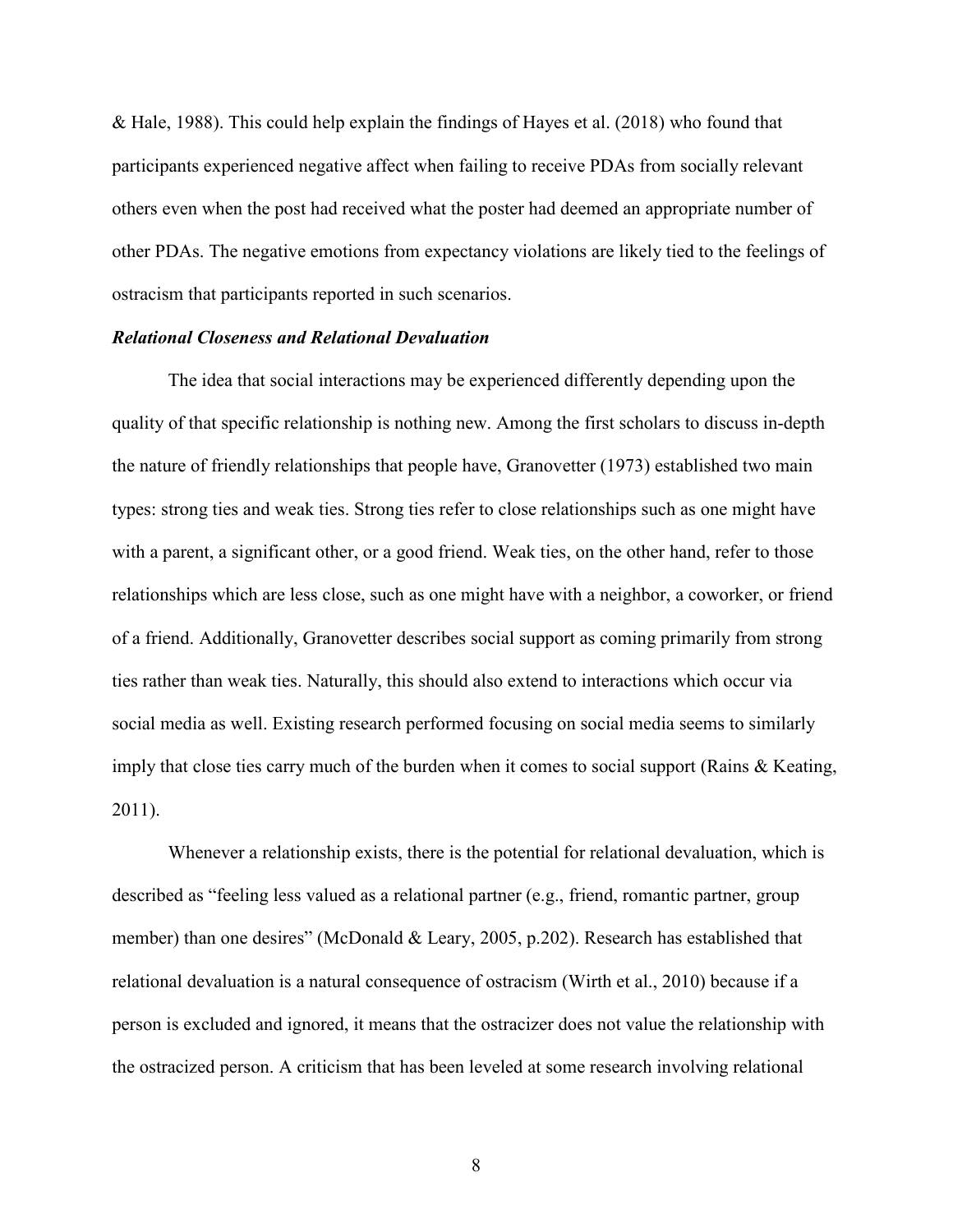devaluation is that the person's desire to have a relationship with the excluder is often not measured despite it being a necessary component for one to feel relational devaluation (Gerber & Wheeler, 2014). This criticism will be addressed in the present research by the participants choosing someone in their lives who is either close with them or not particularly close with them. It can be assumed that those participants who describe someone who is close with them are motivated to have a relationship with the person they select and are therefore at greater risk of relational devaluation. Participants who are assigned to choose someone who is not particularly close with them are expected to experience less relational devaluation in the face of a potentially ostracizing situation due to the fact that their relationship is less close in the first place.

#### *The Present Research*

The present research intends to explore the effects of failing to receive PDAs on one's social media posts on feelings of ostracism and relational devaluation. Relational closeness is expected to act as a predictive variable for this relationship. In essence, the amount of closeness individuals feel with a given relational partner should influence the degree of ostracism and relational devaluation that they might feel as a result of not receiving expected PDAs. Notably, existing research has suggested that basic-needs threats and relational devaluation may be difficult to tease apart. Hudd and Moscovich (2021) found that the basic needs scores that were threatened in the face of explicit relational devaluation were similarly threatened in the face of implied or potential relational devaluation, such as personal failings. The present research will attempt to expand upon this finding by asking about both basic needs and feelings of relational devaluation separately and noting the differences and similarities in answers to both prompts. To this end, the following hypotheses are presented: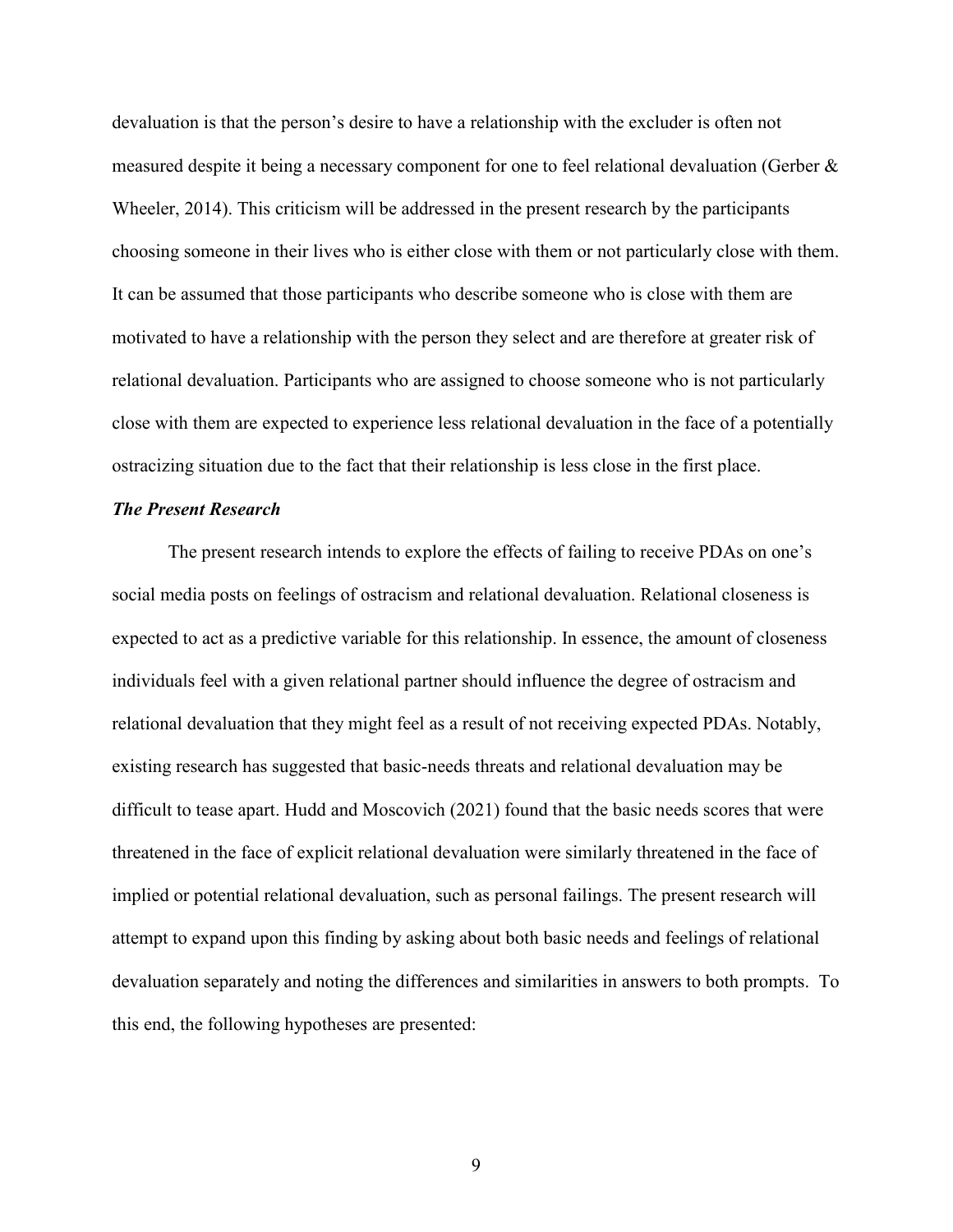*H1*: Failing to receive expected PDAs from a social network tie on a social media post will decrease basic needs fulfilment compared to a control group.

*H2*: Failing to receive expected PDAs from a strong tie on a social media post will decrease basic needs fulfillment compared to a weak tie.

*H3*: Failing to receive expected PDAs from a social network tie on a social media post will increase feelings of relational devaluation.

*H4:* Failing to receive expected PDAs from a strong tie on a social media post will cause increased feelings of relational devaluation compared to a weak tie.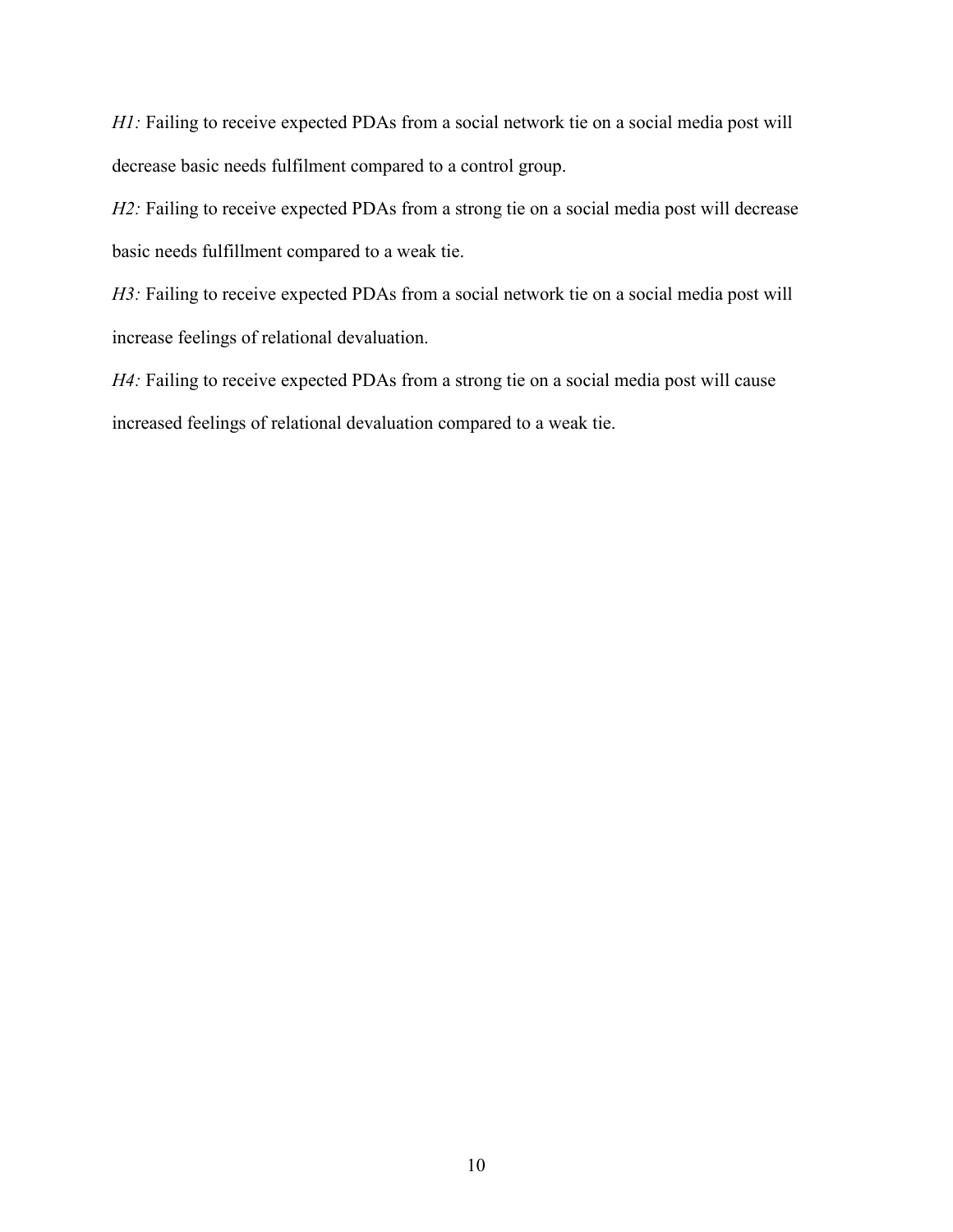#### CHAPTER II: METHODS

#### *Participants and Design*

Three hundred twenty-four participants were gathered online using the undergraduate students at a medium-sized Midwestern University. Of these, 273 were females, 72.7% were white, and the average age of the participants was 19.61 years old. Participants needed only to have an account with either Facebook or Instagram which they have posted on at any point. Extant research has not generally used any strict criteria for frequency of posts, but data was collected regarding how often the participants used social media generally. Full demographic information can be found in Appendix A. Participants received class credit as compensation.

### *Procedure*

Upon providing informed consent, the participants were randomly assigned to one of three conditions: close ties, loose ties, and control. The present study utilized a reliving paradigm, which is commonly employed in ostracism research (Hales et al., 2018; Pickett, Gardener, & Knowles, 2004). Those assigned to the close ties and loose ties conditions were asked to think of someone with whom they have a strong tie or a weak tie, respectively. Strong ties and weak ties were defined in the prompt in accordance with the definition provided by Granovetter (1975) and some examples of each were provided. The participants were asked to give the chosen person's first name and their relationship to them. The purpose of this was to clarify the participant's imagined audience. Next, the participants in the experimental conditions were asked to describe in a few sentences a time in which they posted on Facebook or Instagram and did not receive an expected PDA from the person they selected. The control participants were not asked to choose a person as the experimental participants did, but instead were asked to describe in a few sentences the last time they had breakfast. This scenario is a relatively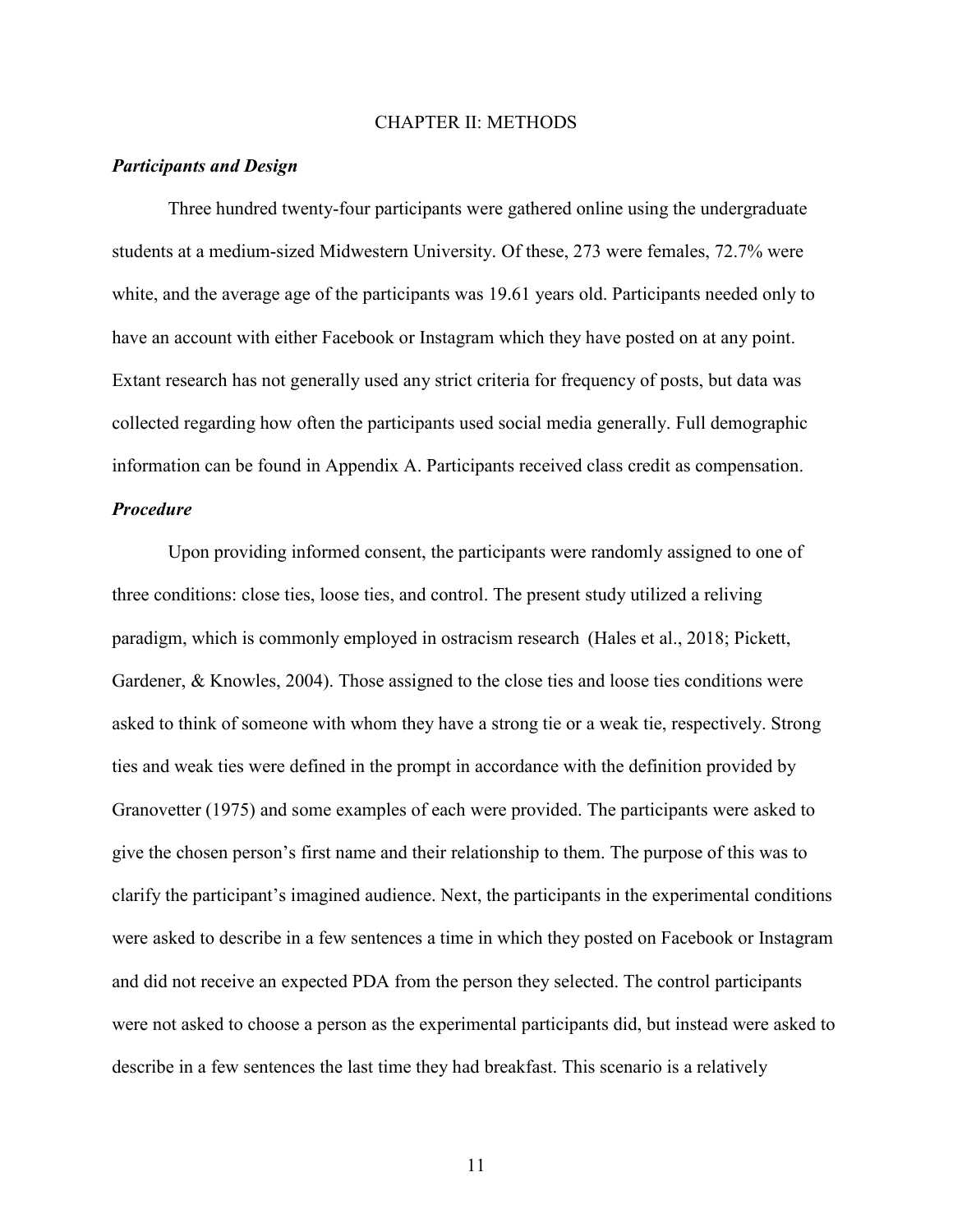emotionally neutral condition because the participant may have had lunch alone or with a friend, which was intended to create enough variability to represent a reasonable control against which to compare the experimental conditions.

#### *Dependent Variables*

After the participants described their assigned scenarios, they were asked to complete the Ostracism and Exclusion Needs Threat Scale (Williams, 2009). Additionally, participants completed the Relationship Value Scale (Wirth et al., 2010) twice. The first time was in reference to how the participant currently felt about their relationship and was completed immediately after naming the friend, and the second time was after they had described the potentially ostracizing event and referred to how the participant felt about their relationship at the time of the event. The Ostracism and Exclusion Needs Threat Scale is a 20-item measure used to quantify a participant's reflexive feelings of ostracism which reflect how he/she felt during the ostracizing event. The measure uses a 5-point Likert scale from 1 (*Not at all*) to 5 (*Extremely*) to specifically addresses the four fundamental needs which are hypothesized throughout ostracism literature to be threatened during episodes of ostracism: belongingness (*I feel like I belong to this group*), self-esteem (*I feel good about myself*), control (*I feel I have the power to significantly alter events*), and meaningful existence (*I feel important*). This measure has also been used in research such as Hales et al. (2018) where it was a dependent measure following participants' reliving of a cell phone-based ostracism event (Cronbach's  $\alpha$  = .96), which has parallels to the indirect ostracism of failing to receive social support on a social networking site. Similar to the Hales et al. (2018) research, the present research aggregated the total of the basic need measurements into a single need threat measure. The four need scores were averaged together with a lower score indicating a greater threat to the participants' basic needs and a higher score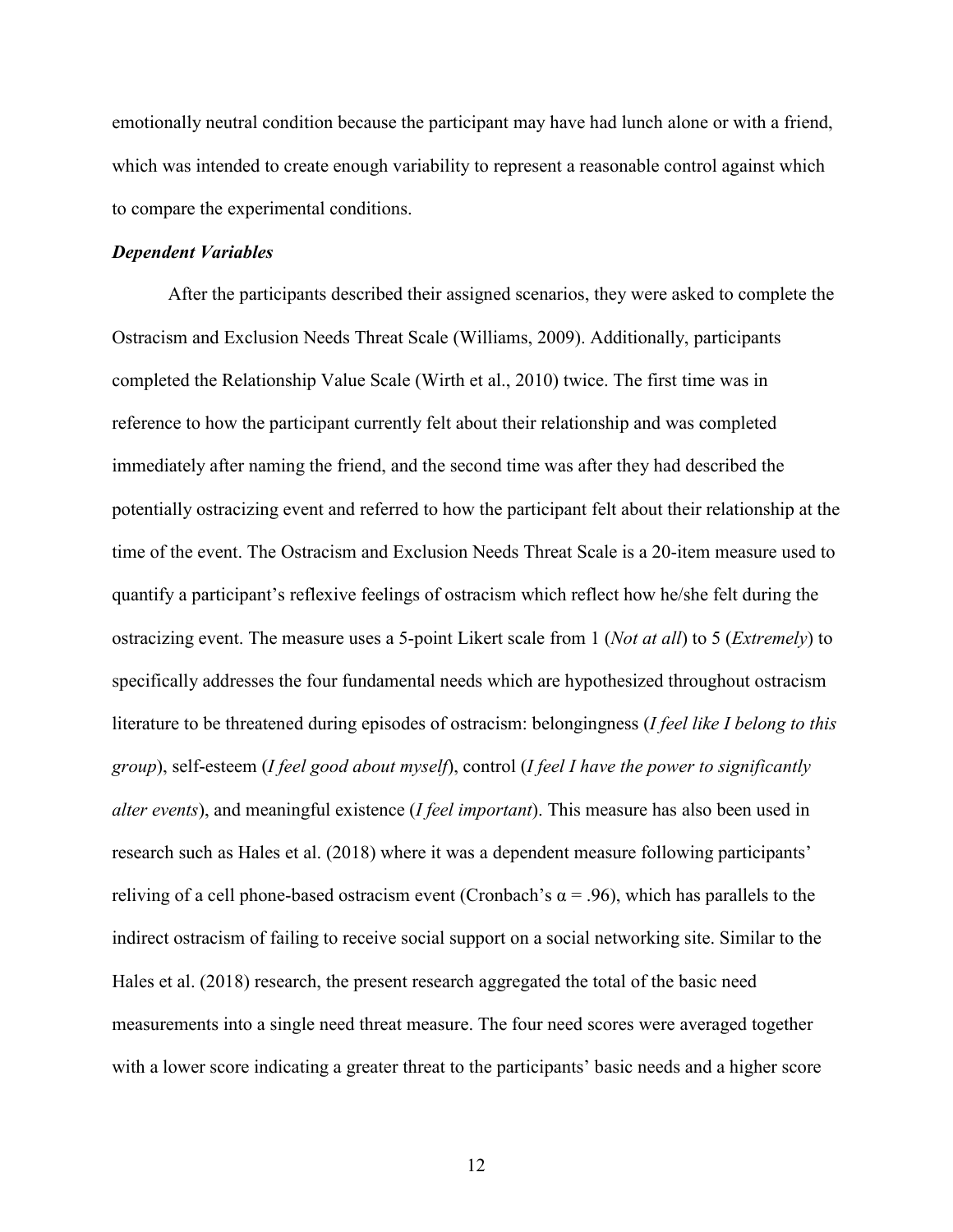indicating an overall satisfaction of basic needs. This is appropriate in the present research because past literature has not suggested different effects of social media-based ostracism on the different basic needs.

The Wirth et al. (2010) Relationship Value Scale consists of three items which examine how valuable, close, and important the participants feel to a specific other. This questionnaire was designed using Leary's (1999) definition of relational evaluation and has been used in existing research on relational devaluation (Hales et al., 2018; Wirth et al., 2010). These three items are rated on a scale of 1 (*not at all*) to 7(*very much so*) and were completed by participants in the experimental conditions in reference to their chosen relational partner. This measure has historically been used to measure feelings of relational devaluation after a conversational partner avoids eye contact with participants (Wirth et al., 2010;  $\alpha$  = .92) and after recalling an incidence of cell phone-based ostracism (Hales et al., 2018;  $\alpha$ =.98). The scale's usage in these studies indicated that it would be a similarly effective tool in the present study at measuring feelings of relational devaluation after participants experience a lack of PDAs, a similarly subtle cue of ostracism to those examined in the aforementioned studies. The participants were then debriefed and compensated for their time.

#### *Data Analysis*

In order to clean the raw data, several criteria were established to describe complete and appropriate data. Firstly, respondents must reach the end of the survey. Participants need not answer every question as the informed consent form allows them to skip any question they are not comfortable answering. Second, the open-ended responses must be grammatically coherent and relevant to the topic that the participant was assigned. Third, an attention check was inserted into the Basic Needs scale. The attention check specified a response for the participants to give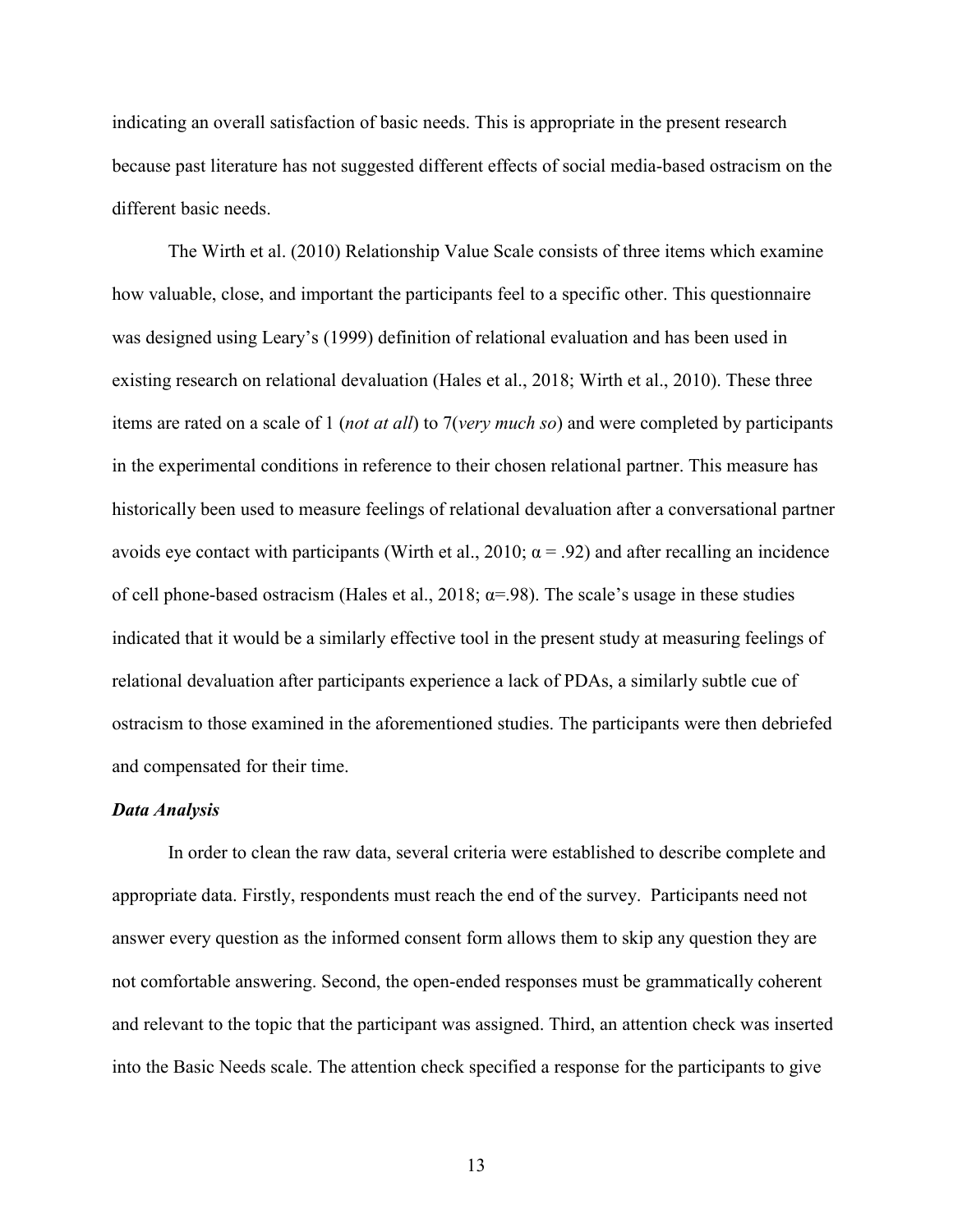to ensure that they are reading the prompts carefully. Finally, the full dataset was checked by a pair of naïve coders who are unaware of the participants' condition. Any response which both coders decided failed one of the conditions was discarded. Additionally, any response that one of the coders decided failed the aforementioned conditions was reviewed and either retained or discarded at the researcher's discretion. Overall, 114 responses were discarded for failing one or more of the established criteria. Additional coding was performed after the data was collected when establishing the attribution types of the open-ended responses. This coding was performed by the primary researcher alone. More detailed information regarding the reasoning and logic behind the post-hoc coding can be found in the discussion section. The open-ended responses were coded as having face-saving attributions if they contained phrases such as "I did not care" or "it didn't matter to me," while responses were coded as containing relationship-saving attributions if they contained phrases such as "they probably didn't see it" or "they were probably too busy." Additionally, responses were coded if they contained no specific attributional information, which included phrases such as "I don't know why they didn't respond to me" or "It felt like they were purposely ignoring me."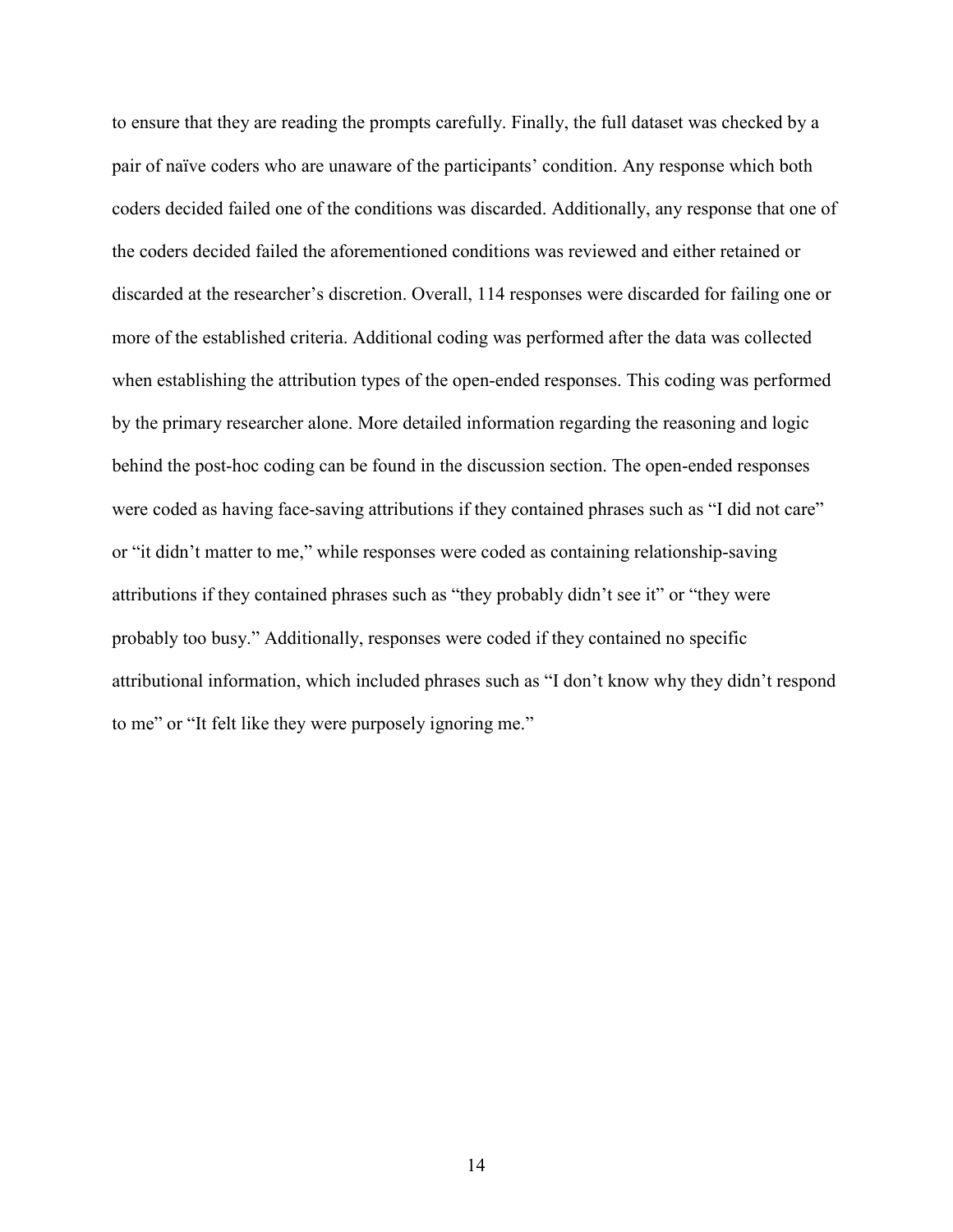#### CHAPTER III: RESULTS

In relation to hypothesis one, a one-way ANOVA suggested that there was a difference in the means of the basic needs scores between the three conditions  $(F(2, 322) = 7.495, p = .001$ ,  $\eta^2$ <sub>Partial</sub> = .04). However, a Tukey's HSD post-hoc analysis revealed that while the close ties condition ( $M = 3.51$ ,  $SD = 0.73$ ) and the loose ties condition ( $M = 3.19$ ,  $SD = 0.70$ ) had significant mean differences from each other ( $p = .002$ ,  $d = 0.45$ ), as did the loose ties condition and the control condition ( $M = 3.50$ ,  $SD = 0.60$ ) ( $p = .003$ ,  $d = 0.47$ ), the close ties condition and the control condition did not differ in the basic needs fulfillment of the participants ( $p = .984$ ,  $d =$ 0.02). This finding technically provides support for hypothesis one with the caveat that only the loose ties showed a statistically significant difference from the control group. This ANOVA also fails to support the second hypothesis, as participants in the loose ties condition had lower basic needs fulfilment during the time of the potentially ostracizing event than those participants in the close ties condition.

 With this result defying original expectations, an exploratory post-hoc analysis was performed to measure the number of face-saving and relationship-saving attributions found in the open-ended responses of the two experimental conditions. A chi-square analysis revealed that the frequency of usage of these attribution styles differed between the close- and loose-ties conditions,  $\chi^2(2, 210) = 6.46$ ,  $p = .040$ . To expand upon this finding, a split-cell chi-square test was conducted to find how the frequencies of the different types of attributions varied from an expected independent distribution. This test revealed that those participants in the close-ties condition used attributions at different rates than would be suggested by an independent distribution  $(\chi^2(2, 105) = 6.34, p = .042)$ . Participants in the close-ties condition utilized *no attribution* significantly more than expected, *face-saving attributions* about as often as expected,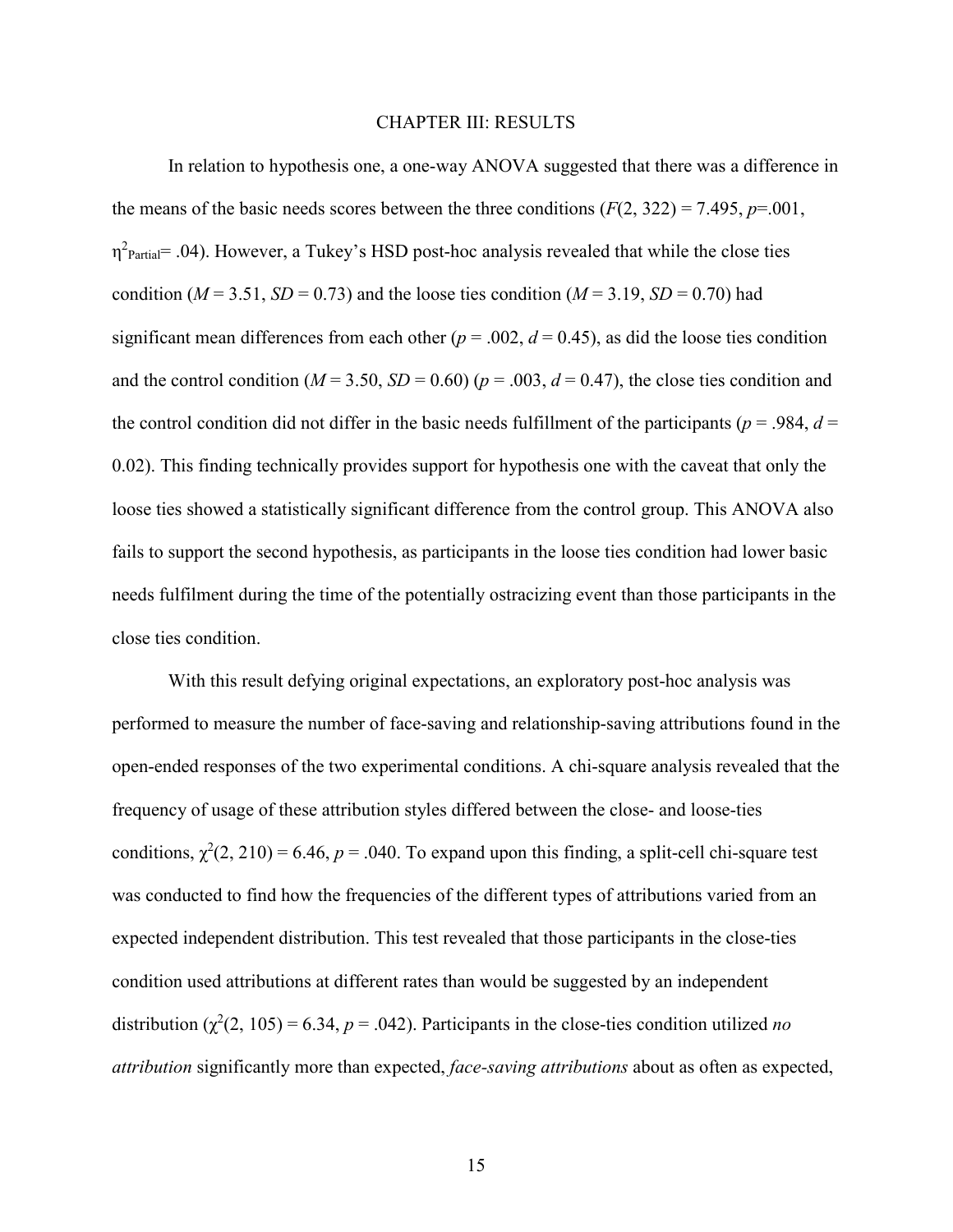and *relationship-saving attributions* significantly less than expected. Participants in the loose-ties condition similarly varied from an independent distribution  $(\chi^2(2, 105) = 14.80, p = .001)$ . However, these participants used *no attribution* about as often as expected, *face-saving attributions* significantly more than expected, and *relationship-saving attributions* significantly less than expected. The numerical values of the expected and actual statistics for this analysis can be found in Table 1.

 Hypothesis three was tested using a paired-samples *t*-test to compare the relational evaluations of the experimental participants before and after the manipulation. The *t*-test found a significant decrease in the pre- and post-test scores ( $t$  (df=209) = 3.602,  $p < .001$ ,  $d = 0.24$ ), which means that the experimental participants felt relationally devalued between the current state of their relationship and the state of their relationship at the time of the ostracizing event. This finding provides support for the third hypothesis. Finally, a repeated-measures ANOVA was performed to test the fourth hypothesis. This analysis reaffirmed support of hypothesis three, which meant that there was a significant difference between the pre- and post-test scores of relational value for both ostracism conditions  $(F(df = 1, 208) = 12.920, p < .001, \eta^2$ <sub>Partial</sub> = 0.06). However, this analysis also found that there was no difference in relational value scores as a function of condition  $(F(df = 1, 208) = .131, p = .718, \eta^2$ <sub>Partial</sub> < 0.01). Therefore, hypothesis four is not supported.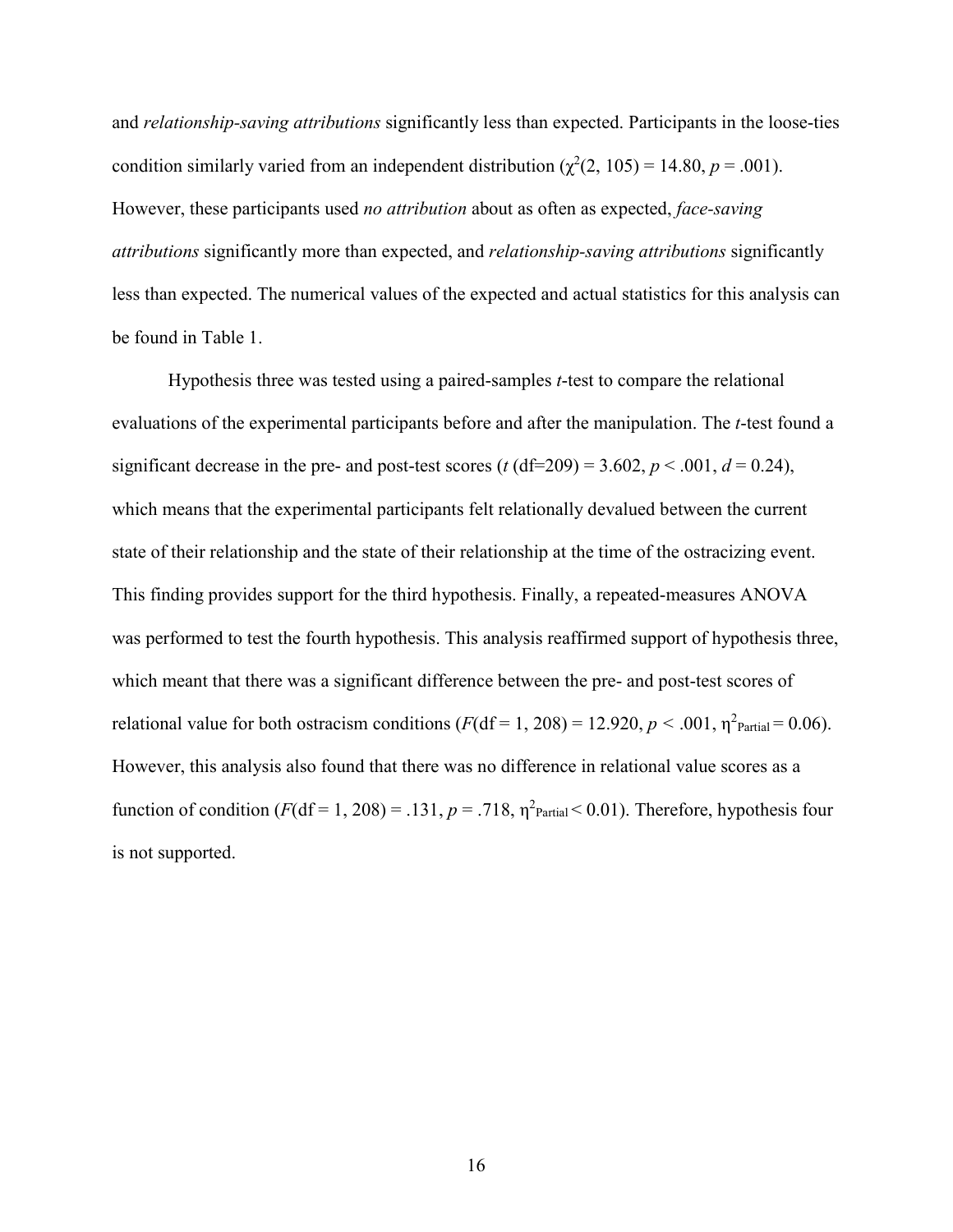#### CHAPTER IV: DISCUSSION

The present paper is an explicit attempt to expand upon the findings of Hayes, Wesselmann, and Carr (2018) in which participants alluded to the nature of relationships being important in determining one's reaction to a potentially threatening online situation. By specifically examining the closeness of the participants' relationships, the findings of this study effectively helped to elucidate the role of closeness in these settings. While it was found that participants in the loose ties condition indeed felt lower basic needs satisfaction after such an event than those in a control group, the same did not hold true for participants in the close ties group. This finding contradicts the hypothesis that participants would experience greatest need threat when experiencing a potentially ostracizing event perpetrated by someone close to them. This also seems to contradict the finding of Hayes, Wesselmann, and Carr (2018) which originally inspired this study; such a finding implies that further research is necessary to fully understand the relationship between relational closeness and basic needs threats online.

The other half of the present research focused on feelings of relational devaluation as it pertained to potentially ostracizing events on social media. Relational devaluation is an interesting concept to contrast with basic needs threat as it shifts the lens of the participants' negative feelings from themselves to the relationship as a whole. With this being said, it is also worth noting that there is evidence that the concepts of basic needs and relational devaluation are closely tied together (Hudd  $\&$  Moscovich, 2021). What the present research found is that participants felt relational devaluation occur in both the close-ties and the loose-ties condition. This supports hypothesis three which suggested that relational devaluation is a likely outcome of a potentially ostracizing event. On the other hand, in a similar vein to hypothesis two, hypothesis four suggested that the relational devaluation would be more severe when the situation involved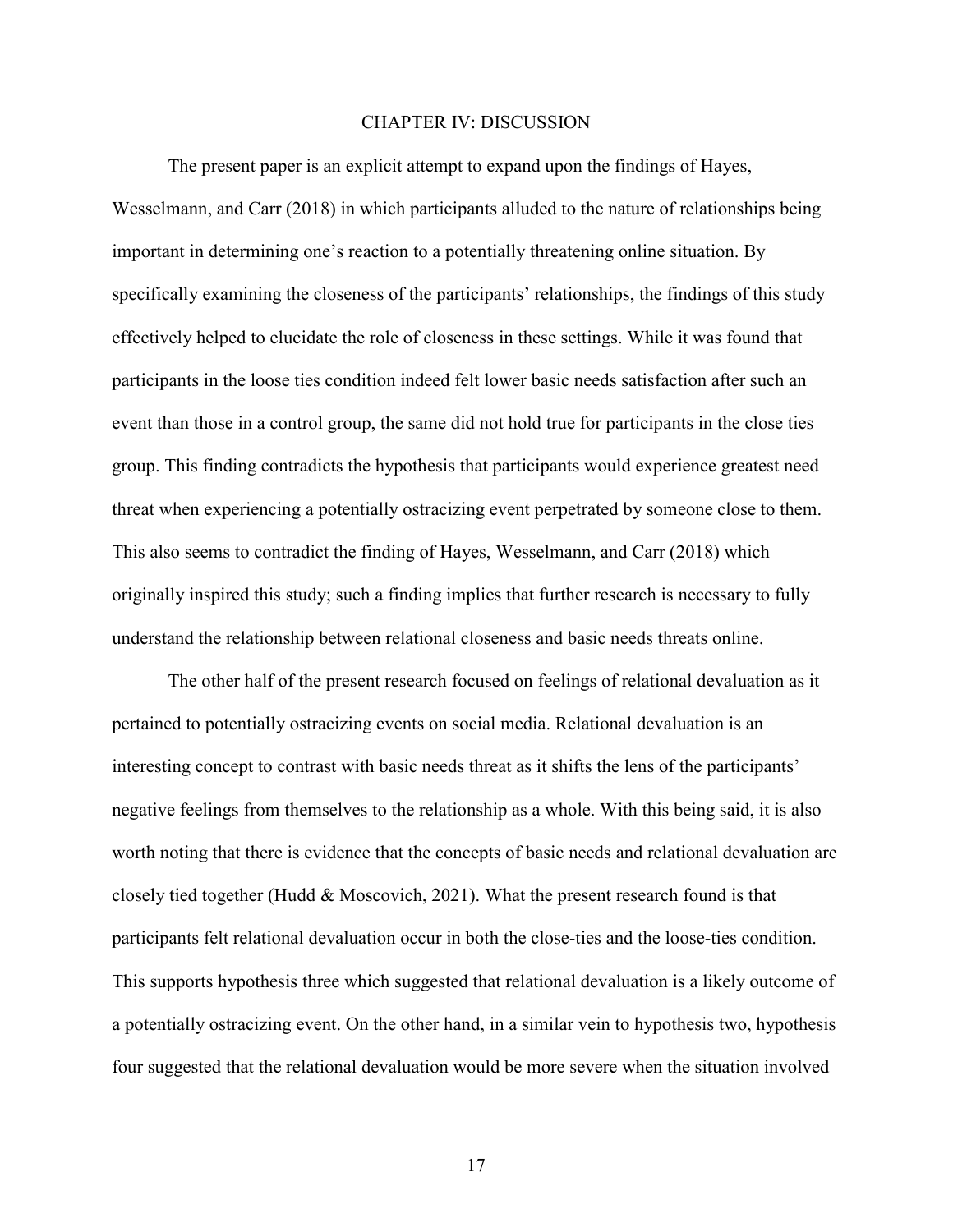a closer relational partner. This was expected partially due to Gerber and Wheeler (2014) noting that a solid relationship is a prerequisite for relational devaluation due to the necessity of desire to have a relationship. However, this was not supported by the data; there did not appear to be a difference in feelings of relational devaluation for the close-ties participants compared to the loose-ties participants. This is unexpected because participants in the loose ties condition reported lower levels of basic needs fulfilment but similar levels of feelings of relational devaluation. While this does not directly contradict the findings of Hudd and Moscovich (2021), it is an example of relational evaluation and basic needs threats not trending in the same direction within participants.

The post-hoc decision to code the open-ended responses by attribution types was primarily informed by Face Theory (Goffman, 1955). Face theory is a commonly used framework among research in social interactions and can help understand how people respond when they are wronged or otherwise socially threatened. Generally speaking, when a person's face is threatened, they are motivated to reestablish their face (Goffman, 1955). Strategies exist to maintain and regain one's face, such as making face-saving attributions to deflect blame or pain in the case of threatening events (Cupach & Metts, 1994 in Moore, 2017; Juvonen, 2000). Additionally, research shows that when people are in situations when they feel threatened (socially or otherwise), they may make relationship-saving attributions, which emphasize the relationship's importance and de-emphasize the severity of potentially hurtful social situations (Rusbult & Martz, 1995; George, Wesselmann, Hilgard, Young, & van Beest, 2020). Given that the participants in the loose ties condition are less emotionally attached to their social network tie than those participants in the close-ties condition, those in the loose ties condition were expected to use more face-saving attributions while the participants in the close-ties condition were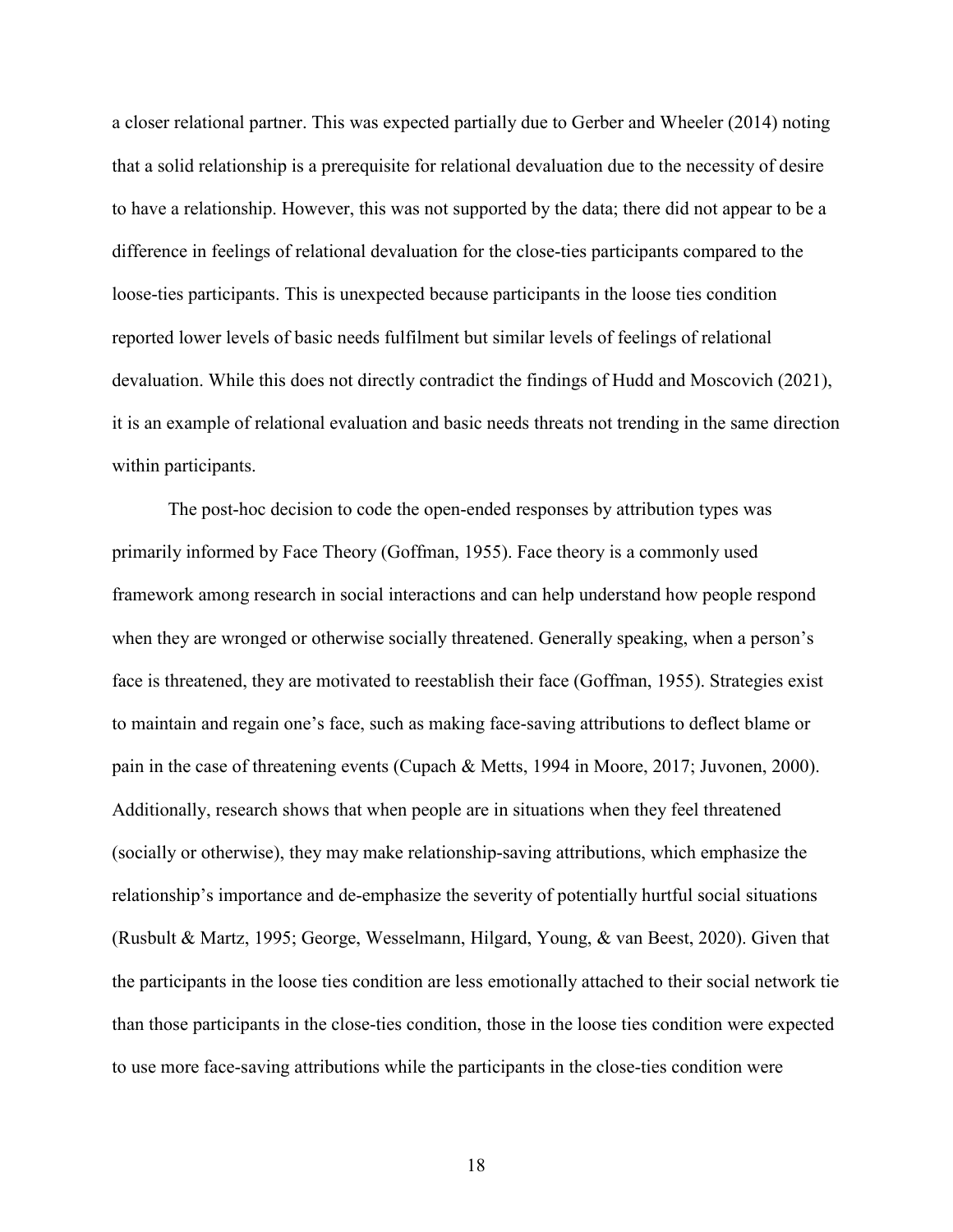expected to make more relationship-saving attributions. This was expected to reflect the relative importance to the participant of protecting their own face (which might be more important to participants describing a looser relationship) compared to protecting their perception of the relationship (which might be more important to participants describing a closer relationship).

Contrary to the expectation that the participants in the close ties condition would utilize more relationship-saving attributions, there were very few who did so. Instead, a large number of them used no attributions at all. This means that they were feeling the full force of negative affect that comes with being ostracized rather than giving an attribution to deflect some of the pain. Many of these participants noted that they could not think of a good reason for their close tie to ignore them, and generally reported feeling quite hurt by it as a result. This is unusual because extensive research suggests that relationship-saving attributions are a way to give close ties the benefit of the doubt when a person is presented with a potentially painful situation (Camper et al, 1988). It is possible that this trend occurred because relationship-saving attributions, which mostly took the form of assuming that the chosen person simply did not see the post or were too busy to interact with it, are less plausible to make when most people are assumed to browse social media regularly and even get notifications about such posts.

The expectation that the loose-ties condition would make mostly face-saving attributions was supported by the analysis; participants in the loose ties condition made face-saving attributions at a far higher rate than either relationship-saving attributions or no attributions. As expected, the participants in this condition found it easier to report that they were not particularly bothered by this potential ostracism because the relationship was not as important to them as the relationships of those participants in the close-ties condition. Something worth noting about this finding in addition to the findings of the close ties condition is that they somewhat contradict the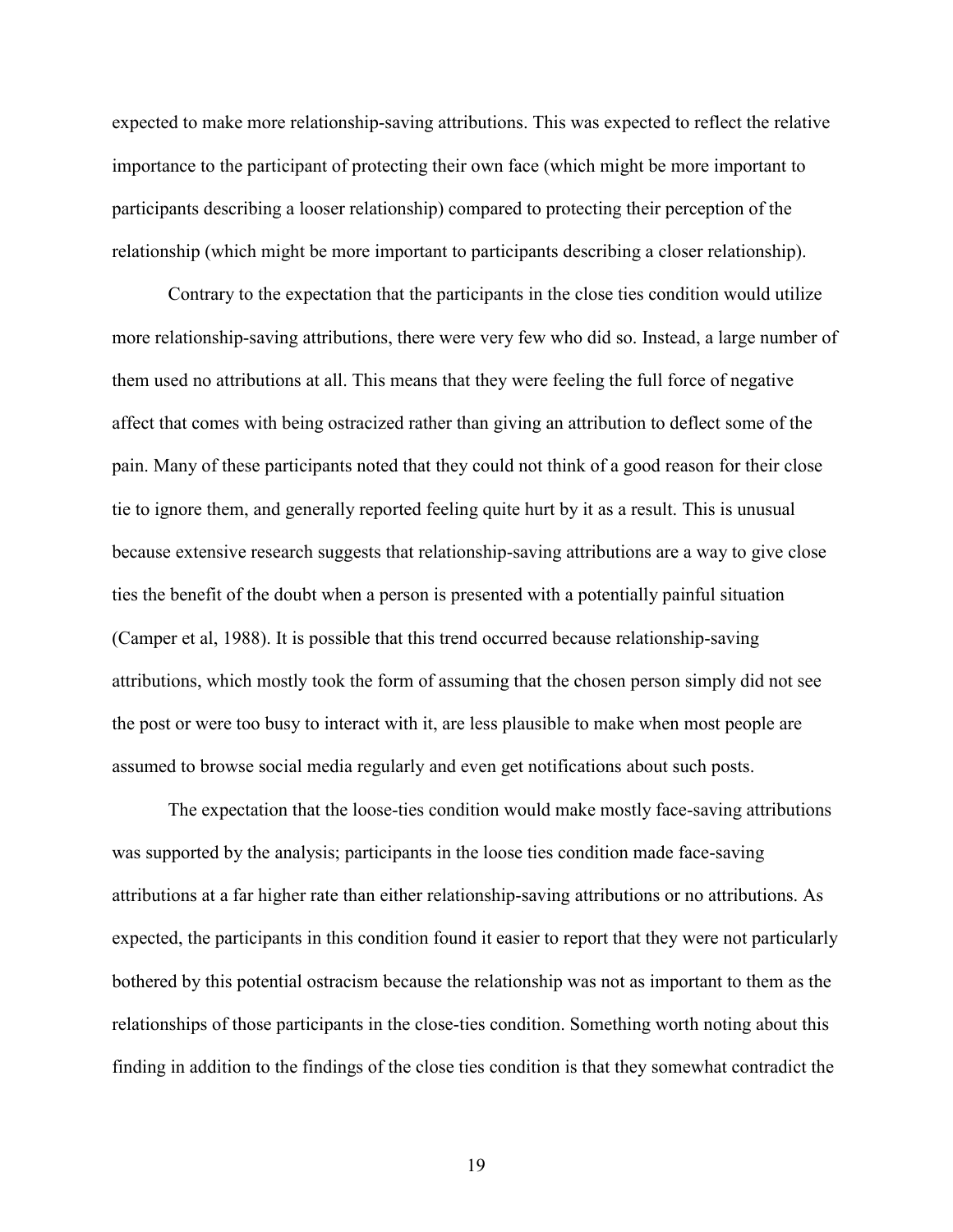results of the basic needs measures. While the basic needs scores of the participants in the closeties condition were higher than those of the loose-ties condition, their open-ended responses contained fewer attributions and seemed to indicate more negative emotional reaction on average.

 Probably the most logical explanation of the findings may lie in the organization of the research itself. The very act of asking the participants to reflect on either their close or loose ties may favor the basic needs satisfaction of those participants who reflected on their close relationships. This is because asking participants to reflect on their loose ties may cause them to expect more from those ties than they normally receive. The accidental introduction of this prime may help explain the higher basic needs satisfaction among the participants in the close ties condition. A study by Timeo, Riva, and Paladino (2020) similarly found that, after an ostracizing event, reflecting upon a close tie such as a family member resulted in more rapid recovery of basic needs fulfilment than considering a social surrogate such as a celebrity. Clearly social surrogates are not equivalent to loose ties, but following this line of reasoning, asking the participants to reflect upon closer ties may allow for easier recovery from an ostracizing event; this may help explain why basic needs scores were higher for those who reflected upon close ties.

Another possible explanation may exist in the self-esteem of the participants. Describing one's relationship with a close tie may increase the self-esteem of the participants, while describing a relationship with a loose tie likely would not have the same effect. Those with lower self-esteem levels tend to be more negatively affected by signals of ostracism online (Wohn, Carr, & Hayes, 2016). Given this, it is possible that those participants in the loose ties condition may have experienced lower self-esteem, even if only temporarily, compared to those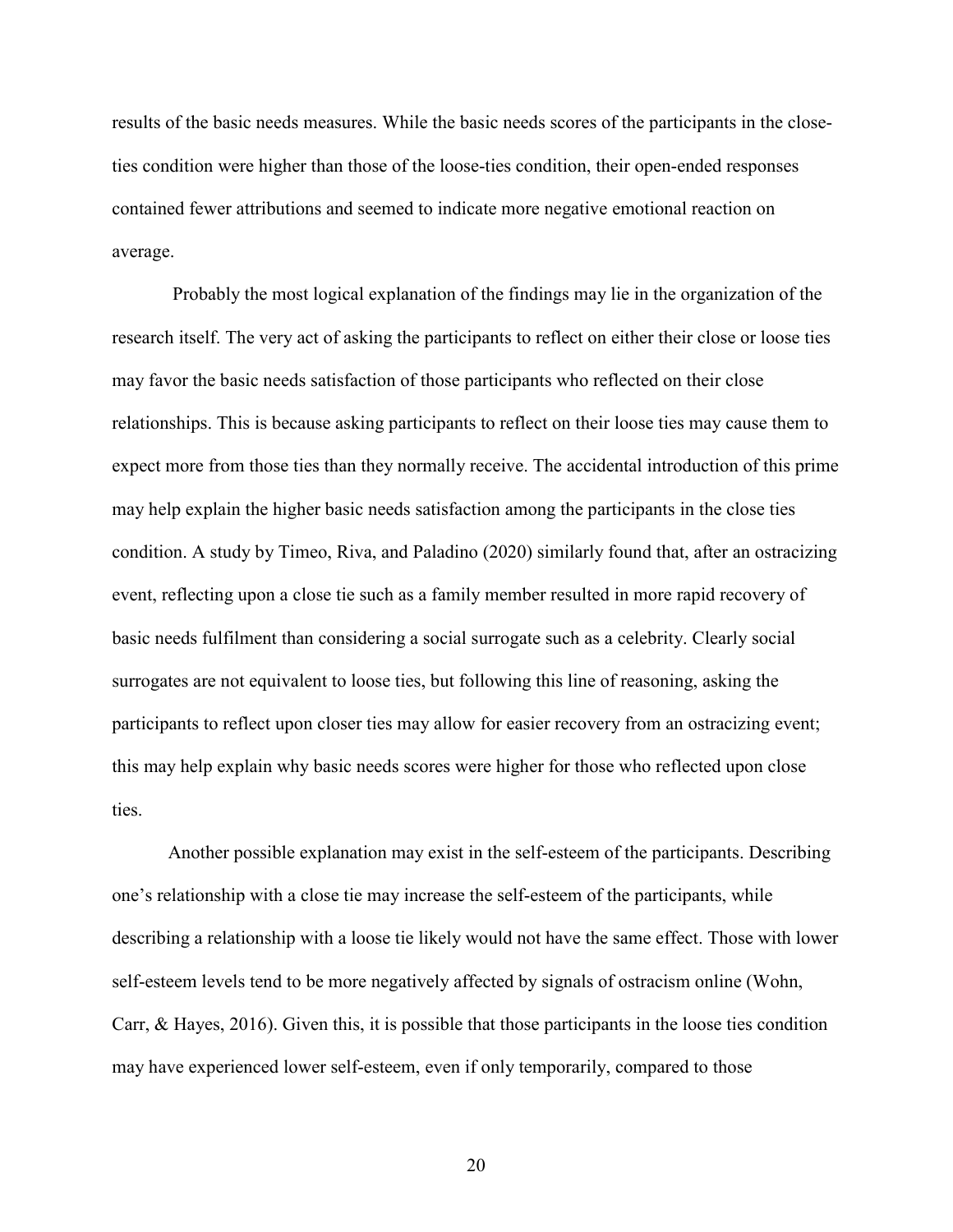participants in the close ties condition. This could have caused them to be more sensitive to the feelings of ostracism that may have occurred in their relived experience, which would be reflected in their lower basic needs scores. Even with this conjecture, more research needs to be conducted in this realm to better understand the relations between relational closeness, and basic needs threats.

#### *Limitations and Future Directions*

One potential limitation that must be acknowledged regarding this research is that it took place during the COVID-19 pandemic. This event may have influenced the results since this historical event may have altered people's social network usage habits from what they normally are. Further, a more diverse age range of participants could be examined in order to assess whether the nature of virtual relationships is treated differently at different stages of life and by different age cohorts. By extension, various other demographic groups could be examined as the present research contained a relatively homogenous sample.

In addition to shoring up some of the aforementioned limitations, future research may benefit from assessing the role of attributions in a more systematic way instead of an exploratory post-hoc analysis. The present research found that participants who were reflecting on close ties indeed reported better basic needs fulfilment when ignored by a relational partner than did participants thinking about loose ties; this could be interpreted as the participants making external, unstable attributions for the potentially threatening behavior. However, the rate of relationship-saving attributions among those in the close-ties condition only slightly outnumbered those in the loose-ties condition. This implies that there is likely something else accounting for the differences in basic needs fulfilment scores than relationship-saving attributions.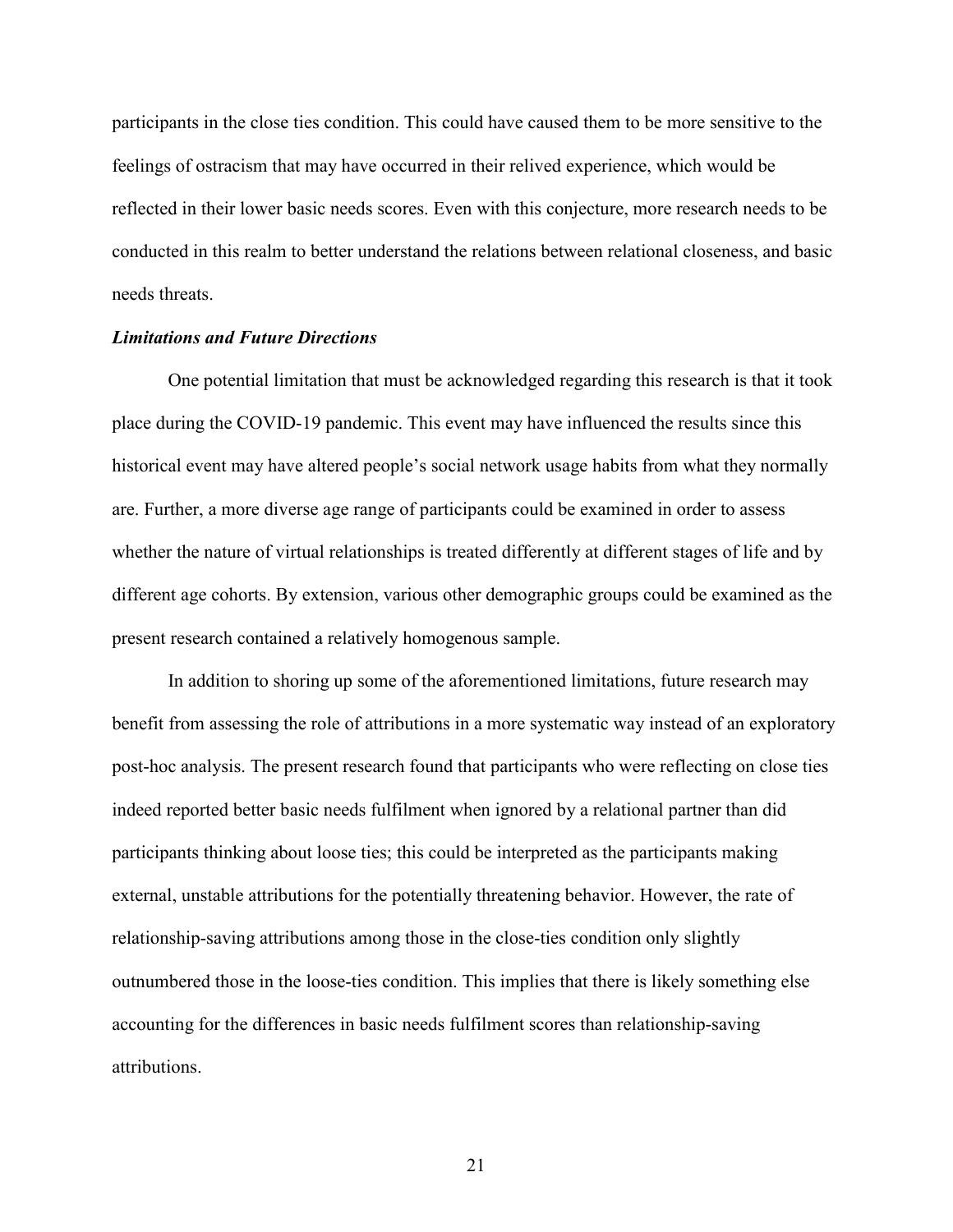Face-saving attributions, on the other hand, occurred far more often among participants in the loose-ties condition than those among the close-ties condition. Research on the topic of selfserving attributions has found that people will often downplay or deflect the causes of their own failings or any other situations that may threaten their self-identity (Juvonen, 2000; Weiner, Amirkhan, Folkes, & Verette, 1987). However, these excuses do not necessarily reflect the true beliefs of the people who give them. This is a potential explanation for the finding that participants in the loose-ties condition had lower basic needs scores than participants in the close-ties condition; although the loose-ties participants reported more face-saving thoughts, they may have actually been more hurt by the lack of social media interaction than they let on which would be reflected in their lower basic needs-fulfilment scores. However, these conjectures cannot be fully explored without a more dedicated research endeavor.

A slightly different line of research may consider the after-effects of the ostracism that this study highlighted. Lutz and Schneider (2020) found that ostracized individuals were likely to engage with others in more prosocial and interactive after an ostracizing event, which could be examined in the context of relational closeness. Perhaps after being excluded online, people may attempt to post more often or about more universally positive things in order to curry positive attention from their social networks; perhaps this varies depending upon whether the ostracizer is more closely or loosely tied to the participant as well. Given that the present study found that relational devaluation is not necessarily related to relational closeness, it may follow that posting generally positive content could bring the ostracized individual closer to both types of ties in their network.

Overall, the present research has contributed to the literature on social media interactions as well as to the literature on people's reactions to ostracism and threats to basic needs. The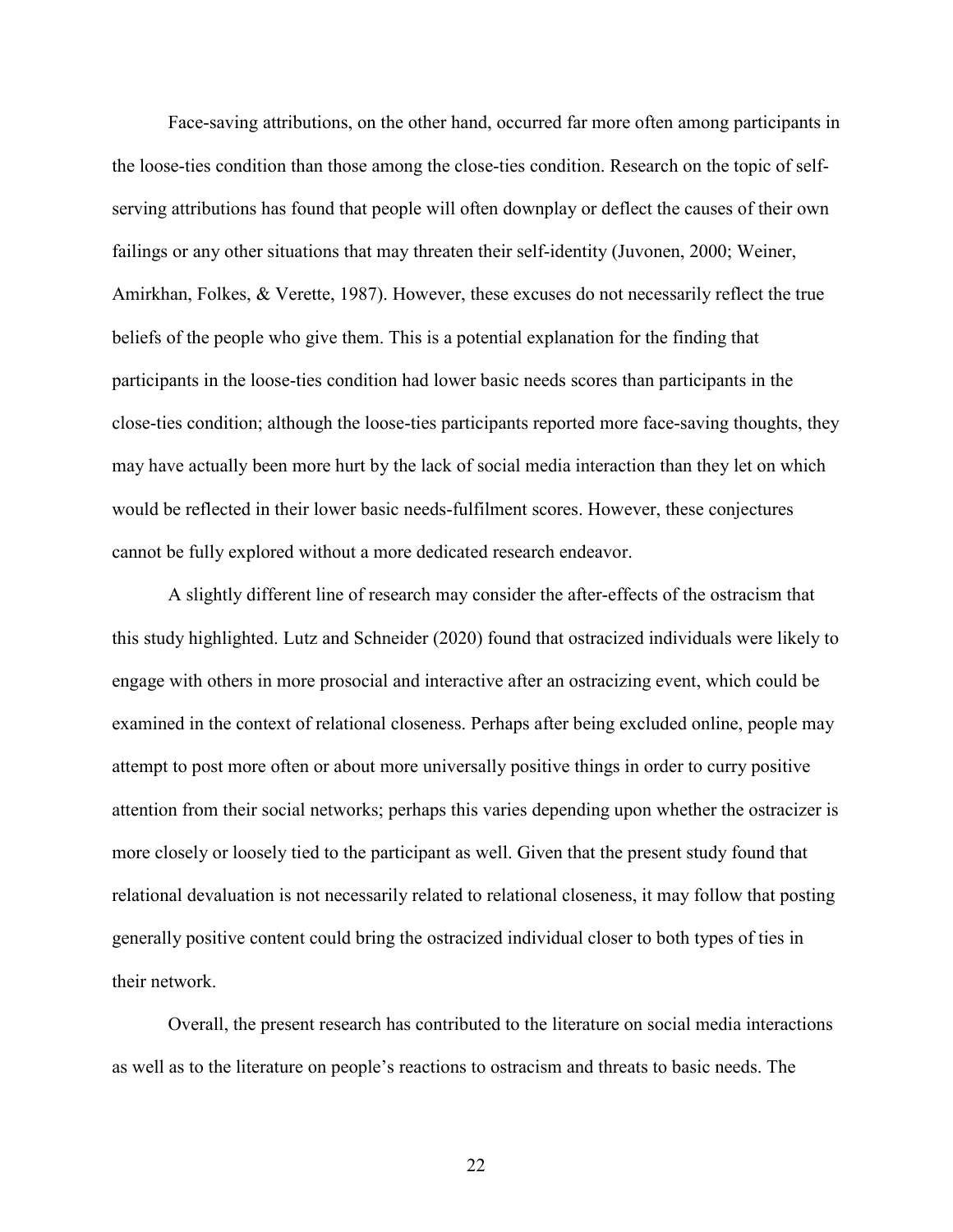exploratory analysis of attributions also functioned as a potential jumping-off point for research involving attributions and face theory as they interact with research on potentially ostracizing events. The findings of this study may also be applied in a reactionary perspective as well. A possible explanation for the basic needs findings is that reflecting upon a close tie can inure one against the negative effects of a potentially ostracizing event. This finding, in conjunction with similar findings from Timeo, Riva, and Paladino (2020), suggests that reflecting upon close social ties can help adolescents and young adults to reduce the damage done by ostracism. This is especially important in these particular age groups, when social development and expansion are occurring. With ever more real-life interactions moving onto social media, more research will inevitably need to be performed to define more clearly the ways in which ostracism may or may not take place via social media. However, the present research stands as a humble contribution to this body of literature.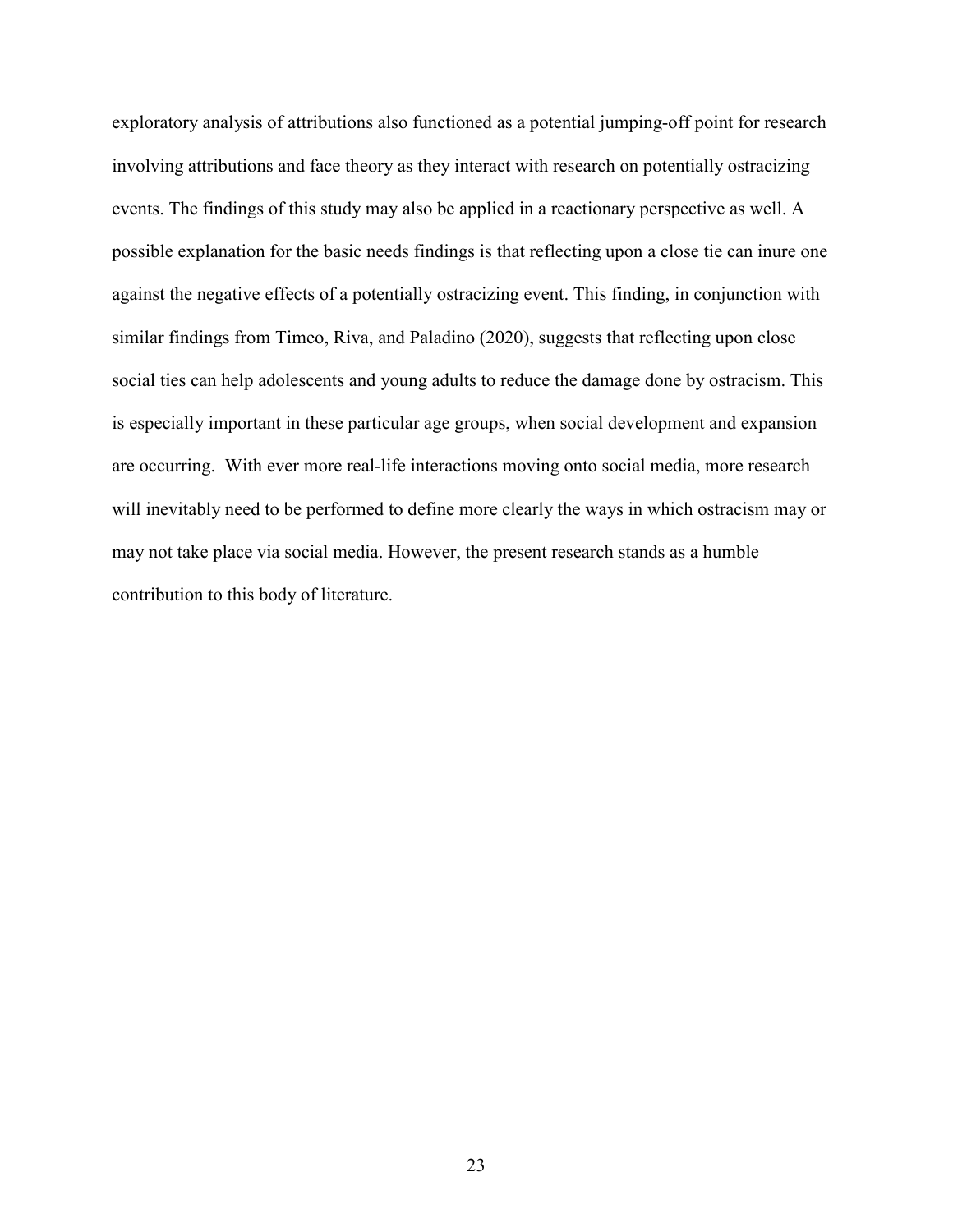#### REFERENCES

- Arriaga, X. B., Capezza, N. M., & Daly, C. A. (2016). Personal standards for judging aggression by a relationship partner: How much aggression is too much? Journal of Personality and Social Psychology, 110, 36–54, DOI: 10.1037/pspi0000035
- Baumeister, R. F., & Leary, M. R. (1995). The need to belong: Desire for interpersonal attachments as a fundamental human motivation. *Psychological Bulletin*, *117*, 497-529.
- Boyd, D.M., & Ellison, N.B. (2008) Social network sites: definition, history, and scholarship. *Journal of Computer-Mediated Communication,13*(1), 210-230. DOI: 10.1111/j.1083- 6101.2007.00393.x
- Burgoon, J.K., & Hale, J.L. (1988). Nonverbal expectancy violations: Model elaboration and application to immediacy behaviors. *Communication Monographs, 55*(1), 58-79. DOI: 10.1080/03637758809376158
- Camper, P.M., Jacobson, N.S., Holtzworth-Munroe, A., & Schmaling, K.B (1988). Causal attributions for interactional behaviors in married couples. *Cognitive Therapy and Research* 12**,** 195–209 (1988). https://doi.org/10.1007/BF01204931
- Carr, C.T., & Hayes, R.A (2015). Social media: Defining, developing, and divining. *Atlantic Journal of Communication, 23*, 46-65. DOI:10.1080/15456870.2015.972282
- Carr, C. T., Hayes, R. A., & Sumner, E. M. (2018). Predicting a threshold of perceived Facebook post success via likes and reactions: A test of explanatory mechanisms. *Communication Research Reports*, *35*(2), 141-151. DOI: 10.1080/08824096.2017.1409618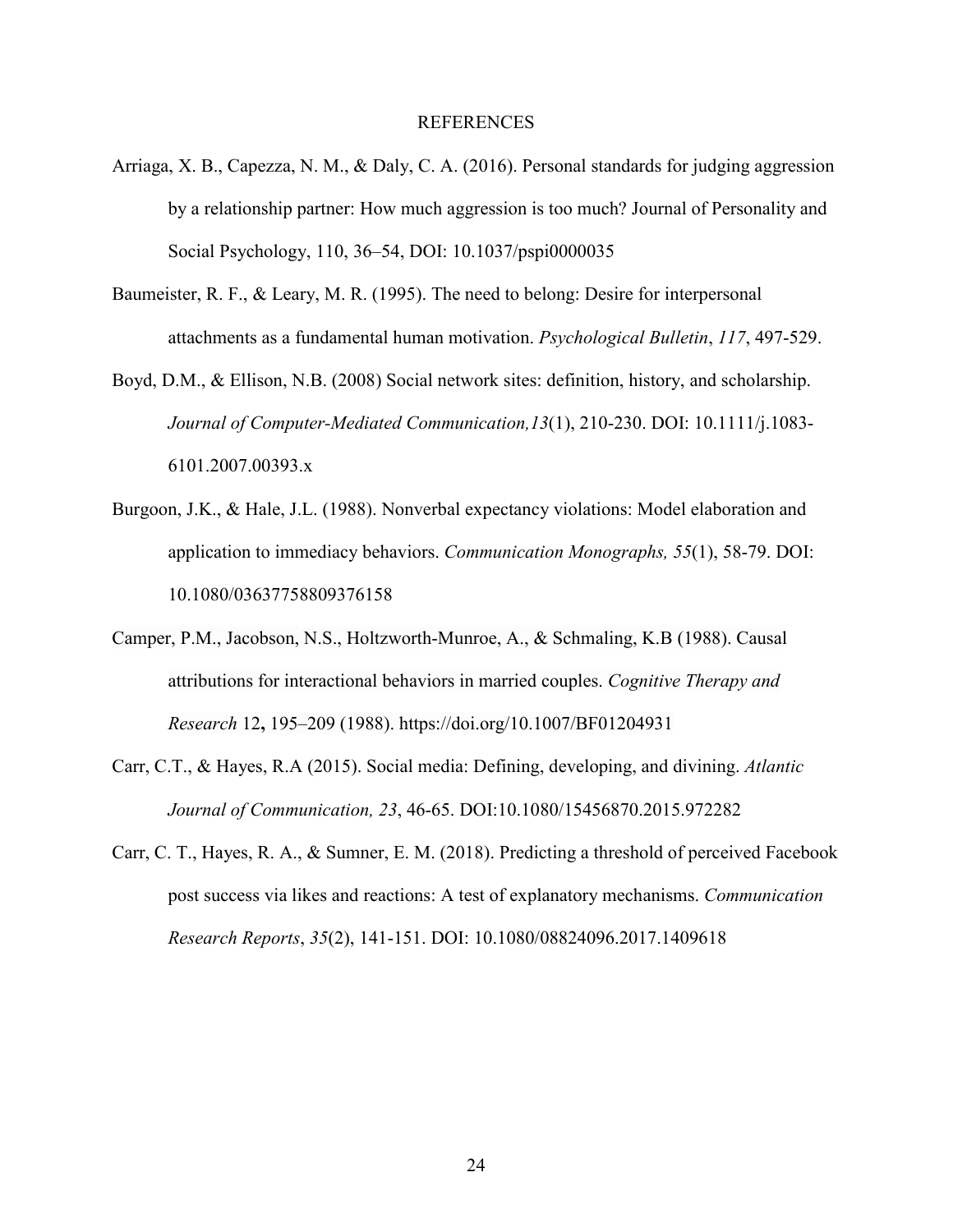- Carr, C.T., Wohn, D.Y., & Hayes, R.A. (2016). Likes as social support: Relational closeness, automaticity, and interpreting social support from paralinguistic digital affordances in social media. *Computers in Human Behavior*, *62*, 385-393. DOI: 10.1016/j.chb.2016.03.087
- Chen, Z., Williams, K.D., Fitness, J., & Newton, N.C. (2008). When the hurt will not heal: Exploring the capacity to relive social and physical pain. *Psychological Science, 19*(8), 789-795. DOI: 10.1111/j.1467-9280.2008.02158
- Covert, J.M., & Stefanone, M.A. (2018). Does rejection still hurt? Examining the effects of network attention and exposure to online social exclusion. *Social Science Computer Review,* 1-17. DOI:10.1177/0894439318795128
- Cupach, W.R., & Metts, S. (1994). *Facework*. Thousand Oaks, CA: Sage.
- Faul, F., Erdfelder, E., Lang, A.-G., & Buchner, A. (2007). G\*Power 3: A flexible statistical power analysis program for the social, behavioral, and biomedical sciences. *Behavior Research Methods*, *39*, 175-191.
- George, A.R., Wesselmann, E.D., Hilgard, J., Young, A.I., & van Beest, I. (2020). The effect of thinking about being excluded by God on well-being: A replication and extension. *The International Journal for the Psychology of Religion*, *31*(2), 138-148. DOI: 10.1080/10508619.2020.1801228
- Gerber, J.P., & Wheeler, L. (2014). Clarifying the relationship between ostracism and relational devaluation. *The Journal of Social Psychology, 154*, 14-27 DOI: 10.1080/00224545.2013.826619
- Goffman, E. (1955). On face-work: An analysis of ritual elements in social interaction. *Psychiatry*, 18, 213-231. DOI: 10.1080/00332747.1955.11023008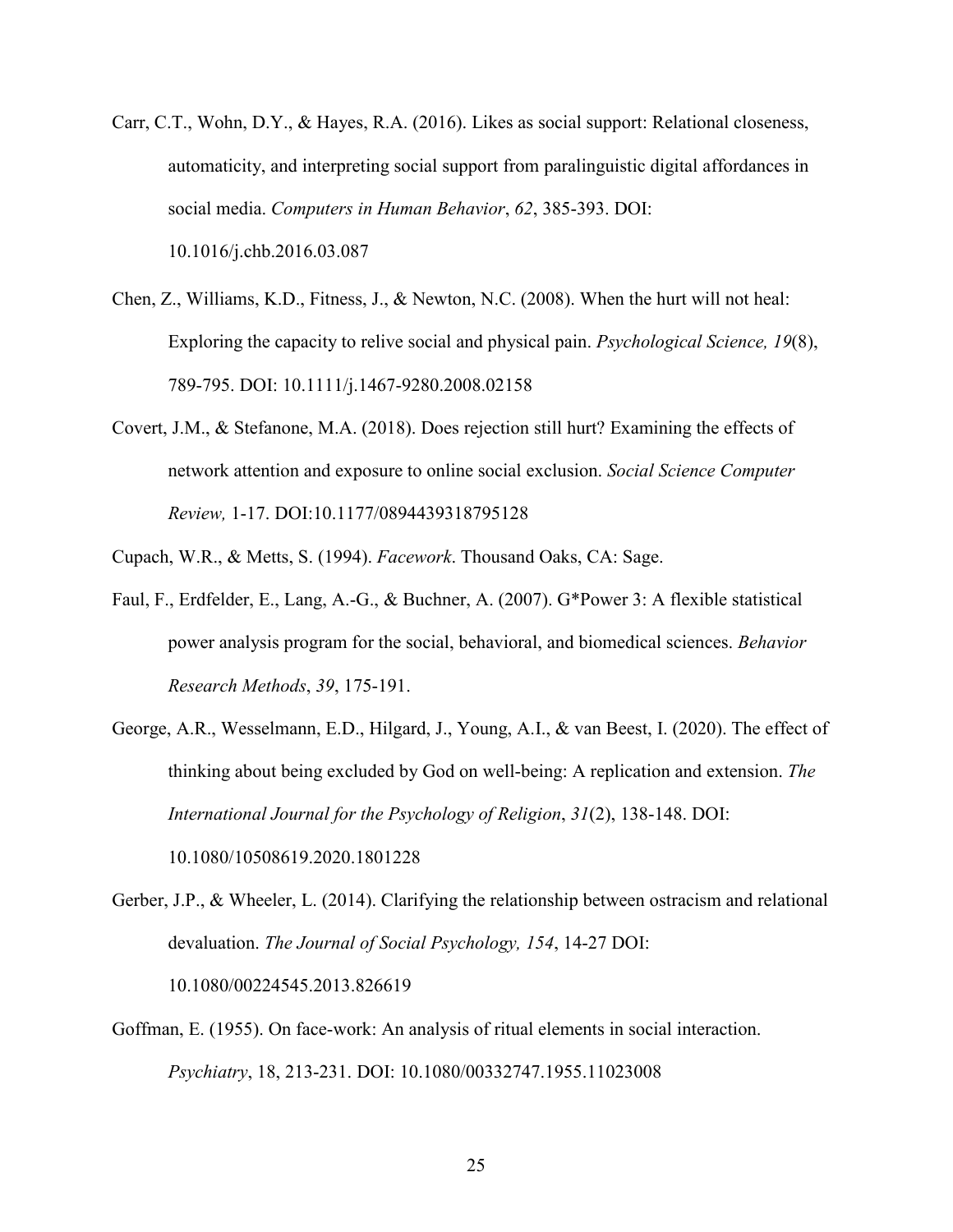- Granovetter, M.S. (1973). The strength of weak ties. *American Journal of Sociology, 78*(6) 1360- 1380. DOI: 10.1016/B978-0-12-442450-0.50025-0
- Guadagno, R.E., Okdie, B.M., & Muscanell, N.L. (2013). Have we all just become "Robo-Sapiens"? Reflections on social influence processes in the internet age. *Psychological Inquiry, 24.* 301-309. DOI:10.1080/1047840X.2013.846207
- Hales, A.H., Dvir, M., Wesselmann, E.D., Kruger, D.J., & Finkenauer, C. (2018). Cell phoneinduced ostracism threatens fundamental needs. *The Journal of Social Psychology, 158*(4), 460-473. DOI:10.1080/00224545.2018.1439877
- Hayes, R.A., Carr, C.T., & Wohn, D.Y. (2016). One click, many meanings: Interpreting paralinguistic digital affordances in social media. *Journal of Broadcasting and Electronic Media, 60*(1), 171-187. DOI:10.1080/08838151.2015.1127248
- Hayes, R.A., Wesselmann, E.D., & Carr, C.T. (2018). When nobody "Likes" you: Perceived ostracism through paralinguistic digital affordances within social media. *Social media and Society, July-September,* 1-12. DOI:10.1177/2056305118800309
- Holt-Lunstad J., Smith T.B., & Layton J.B. (2010) Social Relationships and Mortality Risk: A Meta-analytic Review. *PLoS Med 7*(7): e1000316. DOI:10.1371/ journal.pmed.1000316
- Hudd, T., & Moscovich, D.A. (2021) Social pain and the role of imagined social consequences: Why personal adverse experiences elicit social pain, with or without explicit relational devaluation. *Journal of Experimental Social Psychology, 95*. DOI: https://doi.org/10.1016/j.jesp.2021.104121
- Juvonen, J. (2000). The social functions of attributional face-saving tactics among early adolescents. *Educational Psychology Review, 12*(1), 15-32. DOI: 10.1023/A:1009080816191.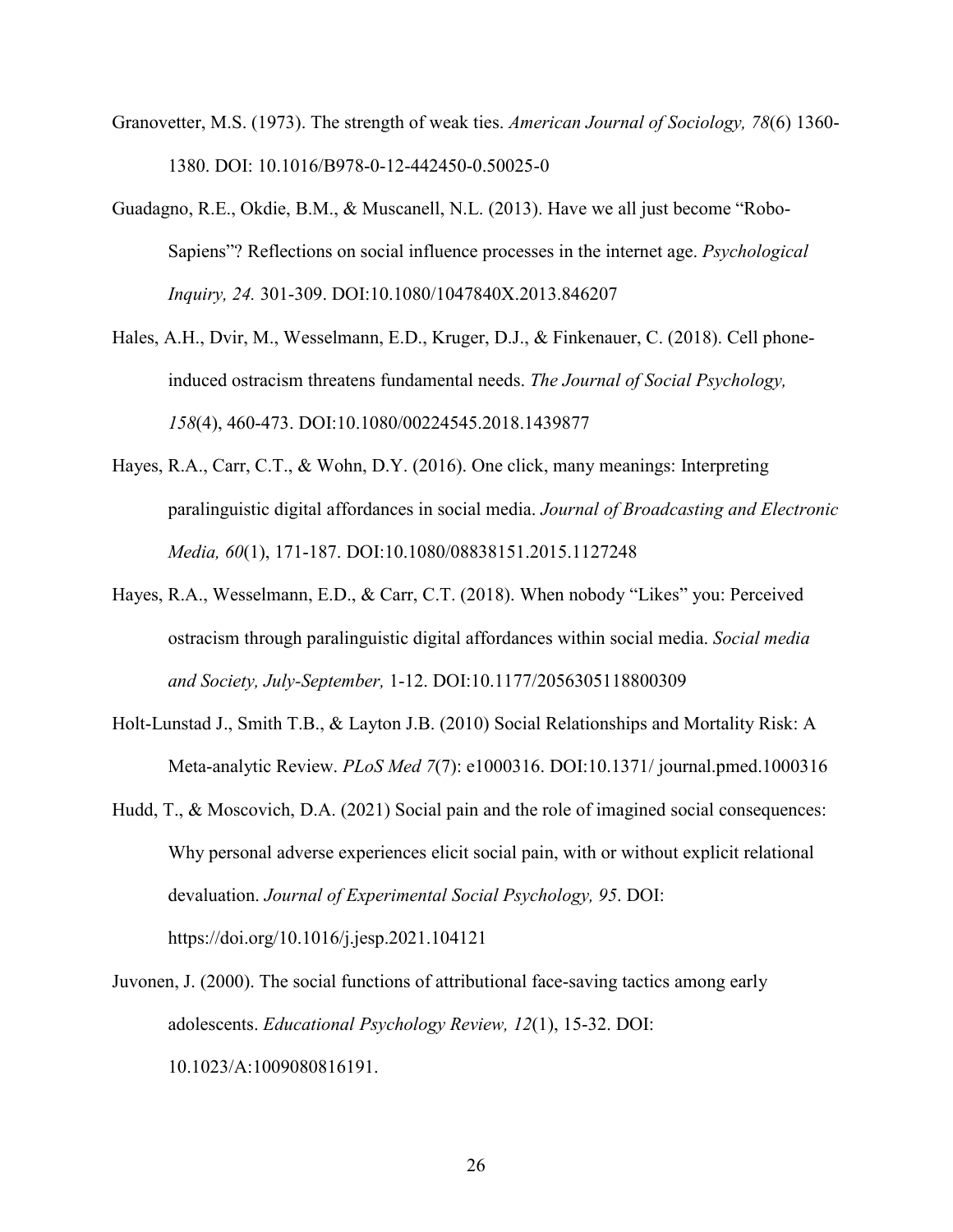- Kiecolt-Glaser, J. K., Ricker, D., George, J., Messick, G., Speicher, C. E., Garner, W., & Glaser, R. (1984). Urinary cortisol levels, cellular immunocompetency, and loneliness in psychiatric inpatients. *Psychosomatic Medicine*, *46*(1), 15-23. DOI: 10.1097/00006842- 198401000-00004
- Leary, M.R. (1999) Making sense of self-esteem. *Current Directions in Psychological Science, 8*, 32-35. DOI:10.1111/1467-8721.00008
- Litt, E. (2012). Knock, knock. Who's there? The imagined audience. *Journal of broadcasting & electronic media*, *56*(3), 330-345. DOI: 10.1080/08838151.2012.705195
- Litt, E., & Hargittai, E. (2016). The imagined audience on social network sites. *Social Media+ Society*, *2*(1). DOI: 10.1177/2056305116633482
- Lutz, S., & Schneider, F.M. (2020). Is receiving dislikes in social media still better than being ignored? The effects of ostracism and rejection on need threat and coping responses online. *Media Psychology*, DOI: 10.1080/15213269.2020.1799409
- Lynch, J. J. (1979). The broken heart: The medical consequences of loneliness. New York: Basic Books.
- McDonald, G., & Leary, M.R. (2005) Why does social exclusion hurt? The relationship between social and physical pain. *Psychological Bulletin, 131*(2), 202-223 DOI: 10.1037/0033- 2909.131.2.202
- Moore, J. (2017) Performative face theory: A critical perspective on interpersonal identity work. *Communication Monographs, 84*(2), 258-276 DOI: 10.1080/03637751.2017.1315891
- Nezlek, J.B., Wesselmann, E.D., Wheeler, L., & Williams, K.D. (2012). Ostracism in everyday life. *Group Dynamics: Theory, Research, and Practice, 16*(2), 91-104 DOI: 10.1037/a0028029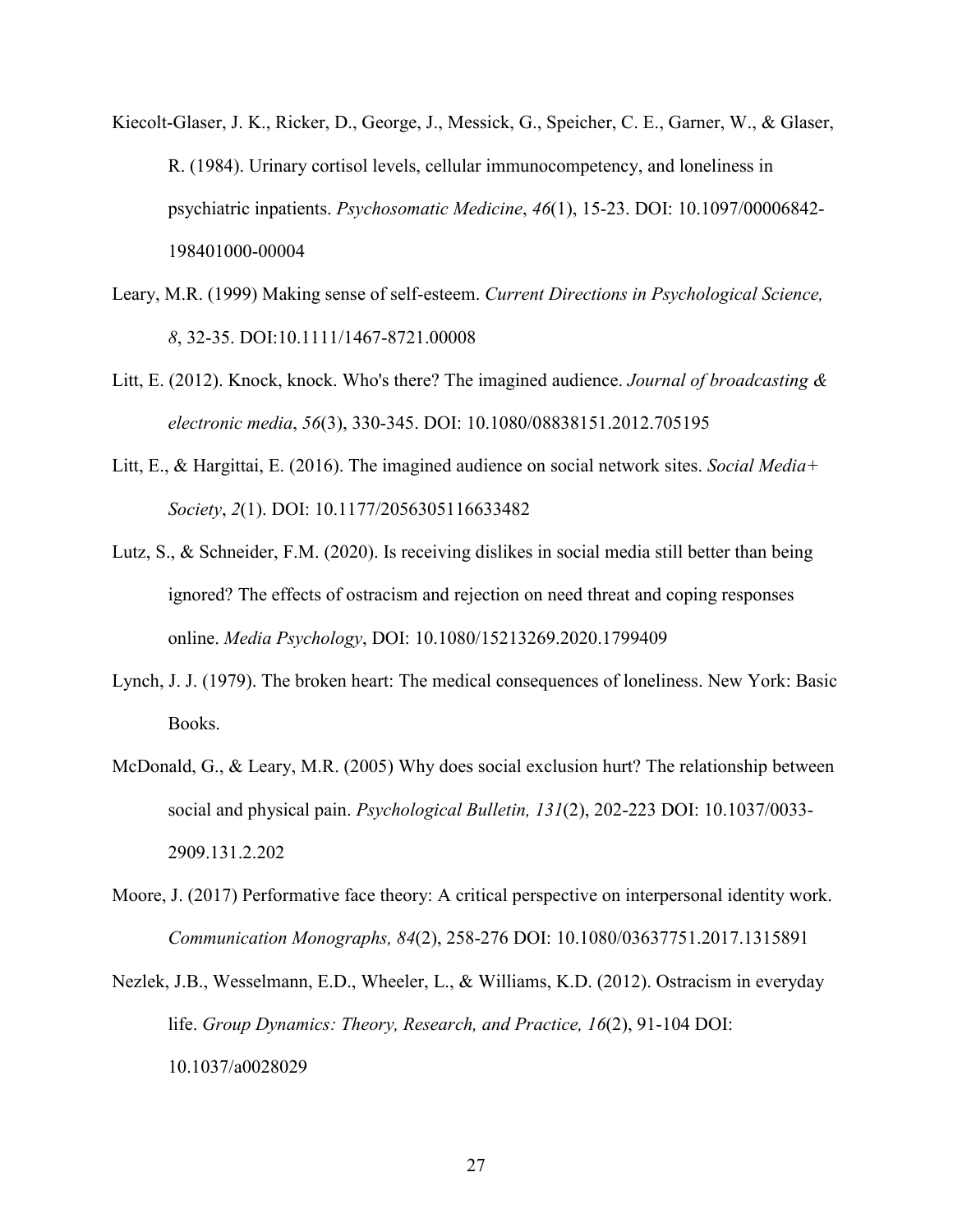- Perrin, A. & Anderson, M. (2019, April 10). *Share of U.S. adults using social media, including Facebook, is mostly unchanged since 2018.* Pew Research Center. https://www.pewresearch.org/fact-tank/2019/04/10/share-of-u-s-adults-using-socialmedia-including-facebook-is-mostly-unchanged-since-2018/
- Pickett, C.L., Gardner, W.L., & Knowles, M. (2004). Getting a cue: The need to belong and enhanced sensitivity to social cues. *Personality and Social Psychology Bulletin, 30*(9), 1095-1107. DOI:10.1177/0146167203262085
- Raihani, N.J., Thornton, A., & Bshari, R. (2012). Punishment and cooperation in nature. *Trends in Ecology and Evolution, 27*(5), 288-295. DOI: 10.1016/j.tree.2011.12.004
- Rains, S.A., & Brunner, S.R. (2015). What can we learn about social network sites by studying Facebook? A call and recommendations for research on social network sites. *New Media and Society, 17*(1), 114-131. DOI: 10.1177/1461444814546481
- Rains, S.A., & Keating, D.M. (2011). The social dimension of blogging about health: health blogging, social support, and well-being. *Communication Monographs, 78*, 518-534. DOI: 10.1080/03637751.2011.618142
- Riva, P., Montali, L., Wirth, J. H., Curioni, S., & Williams, K. D. (2017). Chronic social exclusion and evidence for the resignation stage: An empirical investigation. *Journal of Social and Personal Relationships*, *34*(4), 541-564. DOI: 10.1177/0265407516644348
- Rosenthal-von der Putten, A.M., Hastall, M.R., Kocker, S., Meske, C., Heinrich, T., Labrenz, F., & Ocklenburg, S. (2019). "Likes" as social rewards: Their role in online social comparison and decisions to like other people's selfies. *Computers in Human Behavior, 92*, 76-86. DOI: 10.1016/j.chb.2018.10.017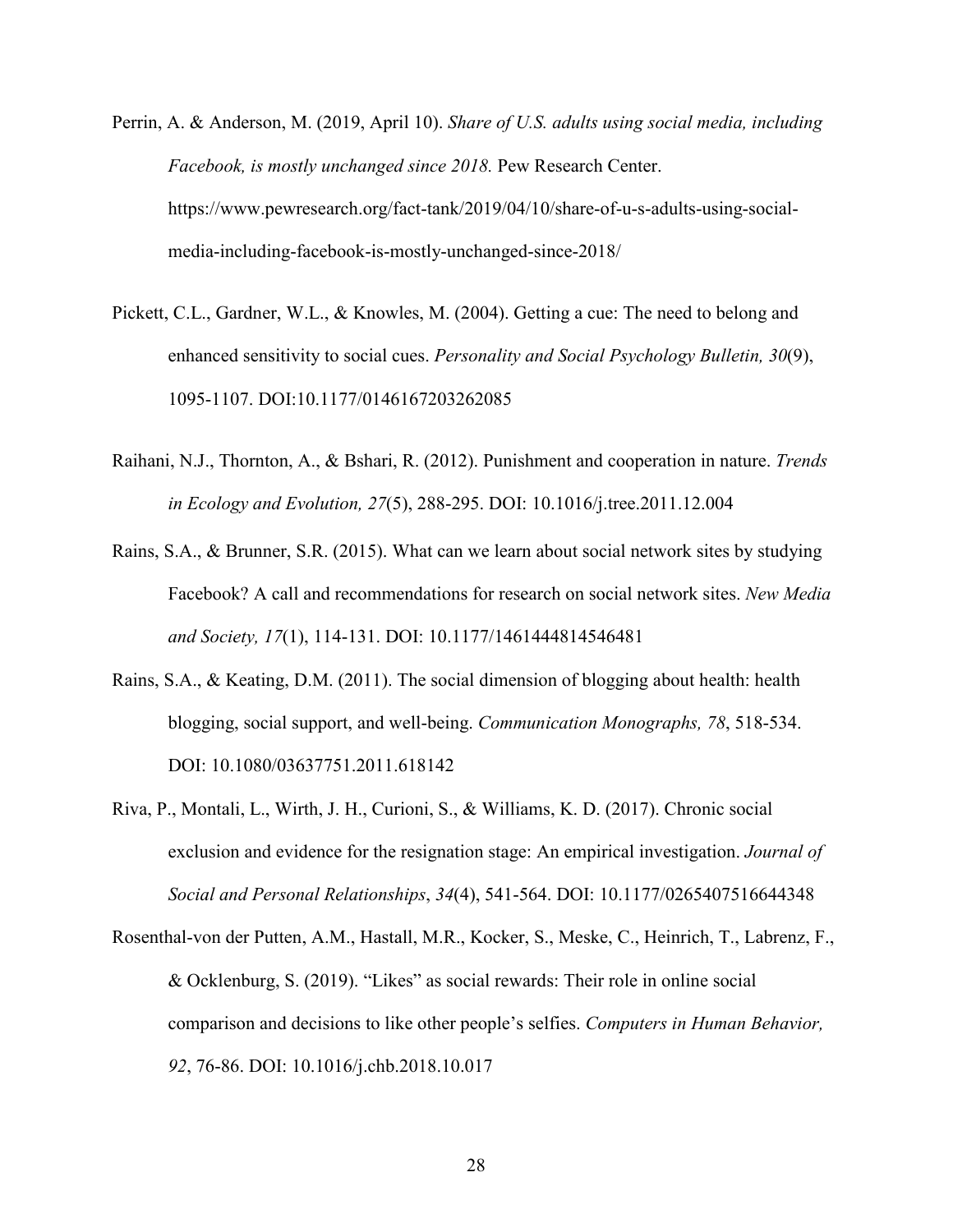- Rusbult, C. E., & Martz, J. M. (1995). Remaining in an abusive relationship: An Investment Model analysis of nonvoluntary dependence. Personality and Social Psychology Bulletin, 21, 558–571, DOI:10.1177/0146167295216002
- Sumner, E.M., Ruge-Jones, L., & Alcorn, D. (2018). A functional approach to the Facebook Like button: An exploration of meaning, interpersonal functionality, and potential alternative response buttons. *New Media and Society, 20(*4), 1451-1469. DOI: 10.1177/1461444817697917
- Timeo, S., Riva, P., & Paladino, M. P. (2020). Being liked or not being liked: A study on socialmedia exclusion in a preadolescent population. *Journal of adolescence*, *80*, 173-181 DOI:10.1016/j.adolescence.2020.02.010
- Trout, D. L. (1980). The role of social isolation in suicide. *Suicide and Life-Threatening Behavior*, *10*(1), 10-23. DOI: 10.1111/j.1943-278X.1980.tb00693.x
- Weiner, B., Amirkhan, J., Folkes, V. S., & Verette, J. A. (1987). An attributional analysis of excuse giving: Studies of a naive theory of emotion. *Journal of Personality and Social Psychology, 52*(2), 316–324. DOI:10.1037/0022-3514.52.2.316
- Wesselmann, E. D., Wirth, J. H., & Bernstein, M. J. (2017). Expectations of social inclusion and exclusion. *Frontiers in psychology*, *8*, 112.

Williams KD. Ostracism: The power of silence. New York, NY: Guilford Press; 2001.

- Williams, K. D. (2009). Ostracism: A temporal need-threat model. *Advances in Experimental Social Psychology*, *41*, 275-314.
- Williams, K.D., & Nida, S.A. (2011). Ostracism: Consequences and coping. *Current Directions in Psychological Science, 20*(2), 71-75 DOI: 10.1177/0963721411402480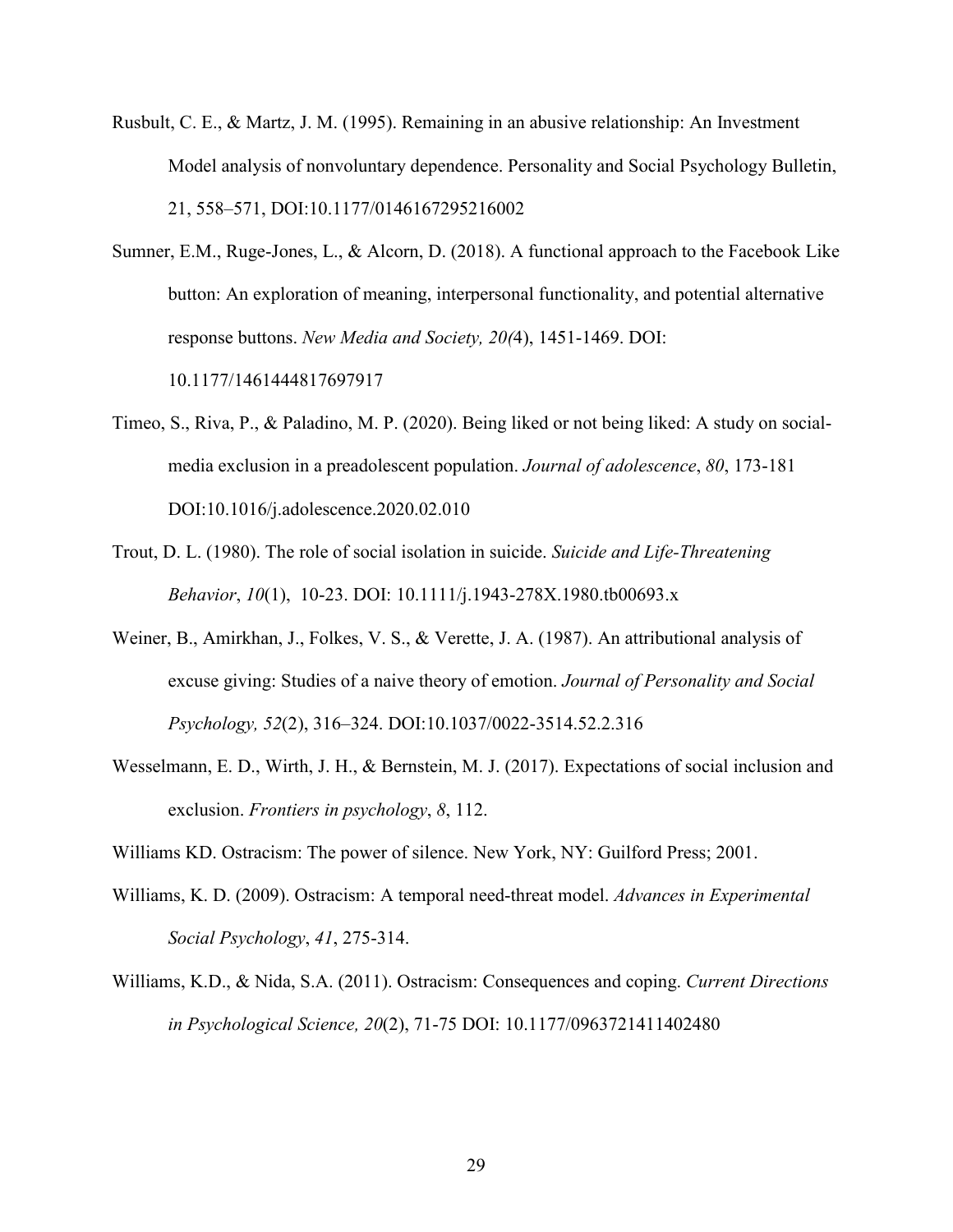- Wirth, J.H., Sacco, D.F., Hugenberg, K., & Williams, K.D. (2010). Eye gaze as relational evaluation: Averted eye gaze leads to feelings of ostracism and relational devaluation. *Personality and Social Psychology Bulletin, 36*(7), 869-882. DOI: 10.1177/0146167210370032
- Wohn, D. Y., Carr, C. T., & Hayes, R. A. (2016). How affective is a "Like"?: The effect of paralinguistic digital affordances on perceived social support. *Cyberpsychology, Behavior, and Social Networking*, *19*(9), 562-566.
- Zell, A.L., & Moeller, L. (2018). Are you happy for me… on Facebook? The potential importance of "likes" and comments. *Computers in Human Behavior,78,* 26-33. DOI: 10.1016/j.chb.2017.08.050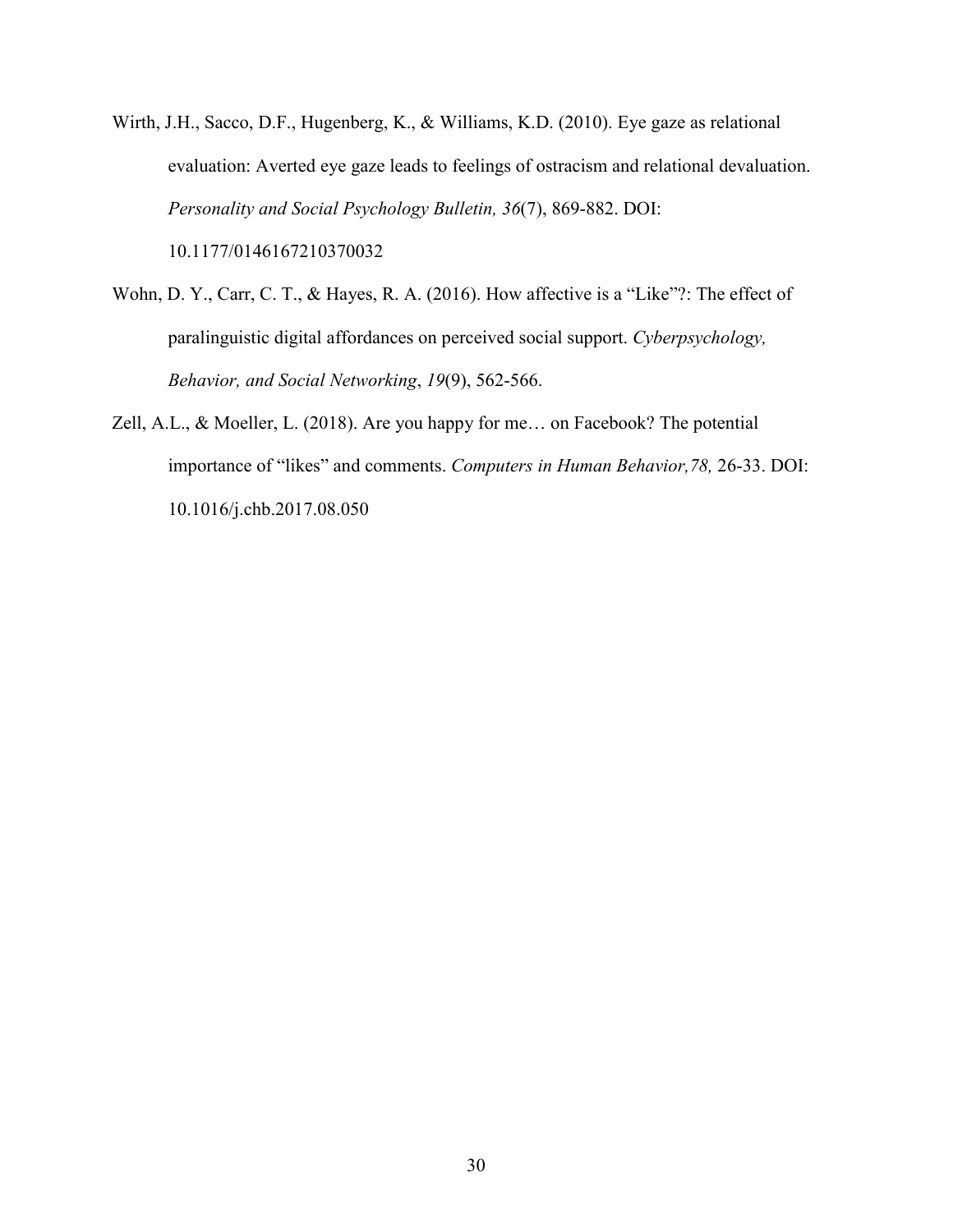|  | APPENDIX A: DEMOGRAPHIC STATISTICS |  |
|--|------------------------------------|--|
|--|------------------------------------|--|

|        | $18-21$ years | $22-49$ years |                    |                   |
|--------|---------------|---------------|--------------------|-------------------|
|        | old           | old           |                    |                   |
| Age    | 292 (90.5%)   | $34(9.5\%)$   |                    |                   |
|        |               |               |                    |                   |
| Gender | Male          | Female        | <b>Trans/other</b> |                   |
|        | 48 (14.7%)    | 273 (83.7%)   | $3(0.9\%)$         |                   |
|        |               |               |                    |                   |
| Race   | White         | <b>Black</b>  | Hispanic/latinx    | Multiracial/other |
|        | 237(72.7%)    | 26(8%)        | 34 $(10.4\%)$      | $27(8.3\%)$       |